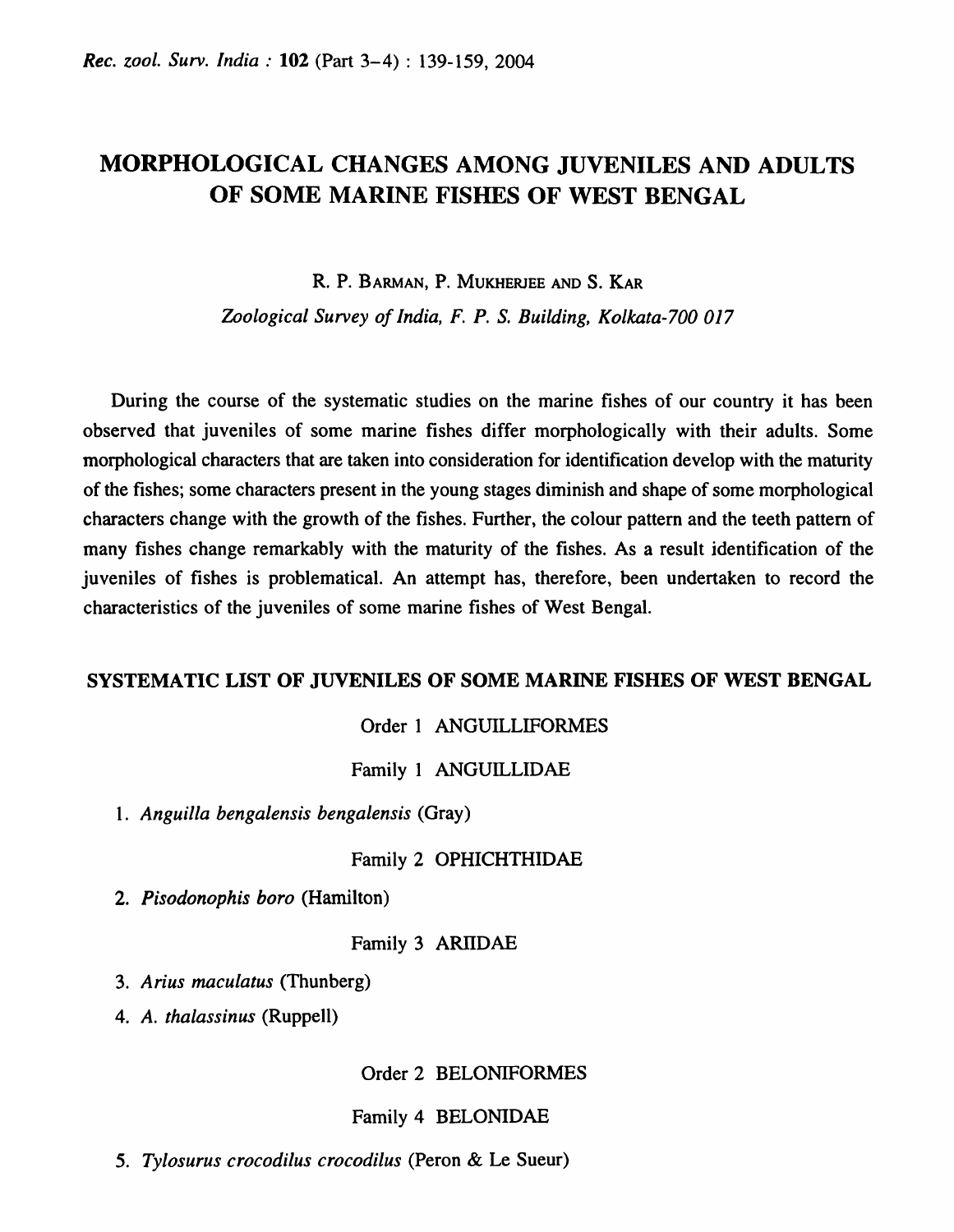# Order 3 PERCIFORMES

# Family 5 TERAPONIDAE

*6. Terapon theraps* (Cuvier)

# Family 6 ECHENEIDAE

*7. Echeneis naucrates* Linnaeus

# Family 7 CARANGIDAE

- *8. Alectis ciliaris* (Bloch)
- *9. A. indicus* (Ruppell)
- *10. Atropus atropos* (Schneider)
- *11. Gnathanodon speciosus* (Forsskal)
- *12. Parastromateus niger* (Bloch)
- *13. Scomberoides lysan* (Forsskal)
- 14. S. *tala* (Cuvier)
- *15. Trachinotus blochii* (Lacepede)
- *16. Uraspis uraspis* (Bloch)

Family 8 CORYPHAENIDAE

*17. Coryphaena hippurus* Linnaeus

Family 9 LEIOGNATHIDAE

- *18. Leiognathus brevirostris* (Valenciennes)
- *19. L. equulus* (Forsskal)
- *20. Secutor ruconius* (Hamilton)

Family 10 GERREIDAE

*21. Gerres abbreviatus* Bleeker

Family 11 LUTJANIDAE

*22. Lutjanus johnii* (Bloch)

Family 12 SCIAENIDAE

*23. Otolithes ruber* (Schneider)

Family 13 EPHIPPIDAE

*24. Ephippus orbis* (Bloch)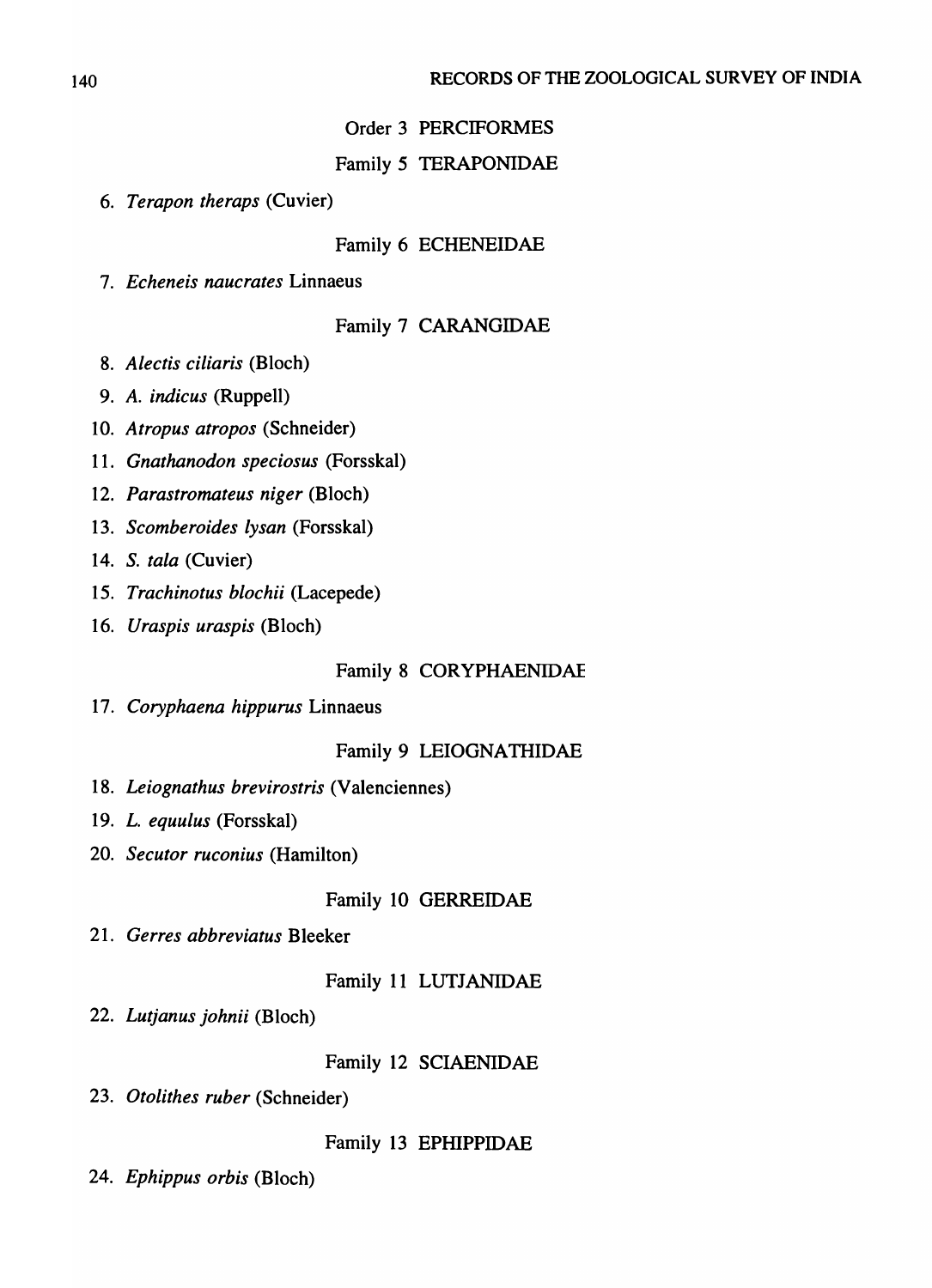# Family 14 DREPANIDAE

*25. Drepane punctata* (Linnaeus)

# Family 15 SCATOPHAGIDAE

26. *Scatophagus argus* (Bloch)

# Family 16 MUGILIDAE

*27. Liza parsia* (Hamilton)

*28. L. tade* (Forsskal)

# Family 17 SPHYRAENIDAE

*29. Sphyraena jello* Cuvier

# Family 18 SCOMBRIDAE

*30. Scomberomorus commerson* (Lacepede)

# Family 19 MONODACTYLIDAE

31. *Monodactylus argenteus* (Linnaeus)

# SYSTEMATIC ACCOUNT

# Keys to the orders of OSTEICHTHYS

|     | 1a. Body greatly elongate, cylindrical and eel-like; gill openings narrow, or gill cavity not                                                                                                                                                                           |
|-----|-------------------------------------------------------------------------------------------------------------------------------------------------------------------------------------------------------------------------------------------------------------------------|
|     | 1b. Body not very elongate nor eel-like, but if eel-like, then either gill openings not separate<br>from each other (as in true eels) but united on ventral side of body near throat; or pelvic                                                                         |
|     | 2a. Snout beak-like, with upper and/or lower jaws greatly prolonged or with enlarged wing-<br>like pectoral and sometimes also pelvic fins; lateral line near ventral profile of body;<br>single dorsal fin consisting of soft rays; pelvic fins abdominal Beloniformes |
|     | 2b. Snout not beak-like without prolongation of upper or lower jaw; pectoral fins and pelvic                                                                                                                                                                            |
| 3a. | Body without scales but a bony head shield often present; barbels well-developed, present<br>around mouth; a strong spine usually present at front of dorsal and pectoral fins; an adipose                                                                              |
| 3b. | Body with scales but a bony head shield generally absent; barbels generally absent, but if                                                                                                                                                                              |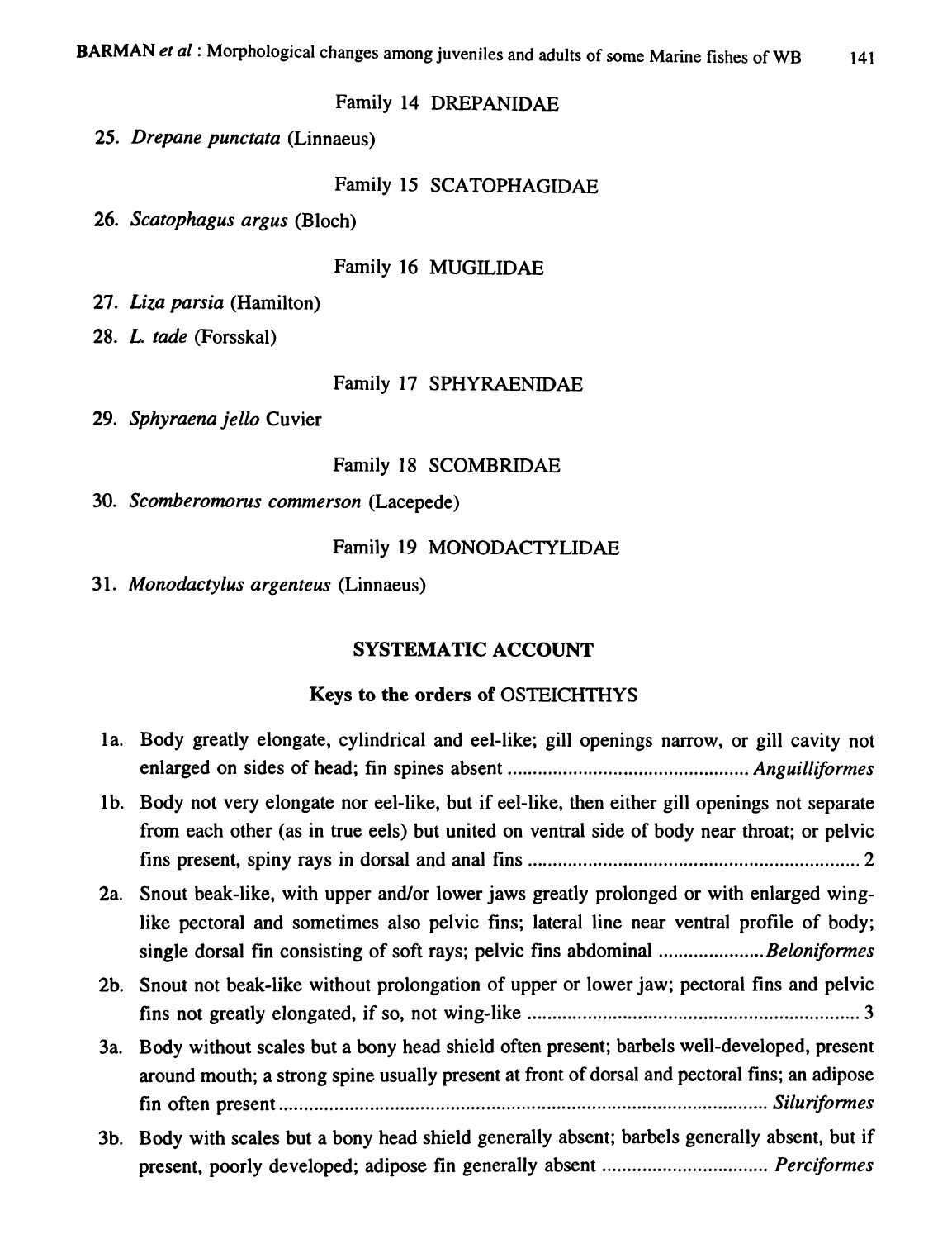# Order 1 ANGUILLIFORMES

### Key to families of order ANGUILLIFORMES

Body with minute embedded scales; dorsal, anal, pectoral and caudal fins well developed; branchial region and throat not swollen ............................................................ ANGUILLIDAE Body naked; dorsal, anal, pectoral and caudal fins moderately developed; swollen branchial region and throat, supported by a basket of free branchial rays that overlap below ..................

......................................................................................................................... OPHICHTHIDAE

### Family ANGUILLIDAE

#### *1. Anguilla bengalensis bengalensis* (Gray)

- *1834. Muraena bengalensis* Gray, *Illust. Indian Zool.,* : pI. 95, fig. 5 (type-locality: Ganges).
- *1991. Anguilla bengalensis bengalensis,* Talwar & Jhingran, *Inland Fish.,* 1 : 74 (Species description & distribution).

*Common English name:* Long-finned eel.

*Diagnostic features:* Body snake- like and cylindrical in shape. Mouth slightly oblique, extending beyond orbit. Teeth small, conical, present in both jaws and vomer, teeth on lower jaw divided by a longitudinal groove. Dorsal fin origin midway between gill opening and anal- fin base. Pectoral fins well developed. Body yellowish to olive or brown, mottled with dark brown, lighter below.

*Distribution* : India, Pakistan, Sri Lanka and Myanmar.

*Characteristics of juveniles* : The colour pattern of the species changes with growth. Body of the juvenile specimens not mottled (changes in colour and in sizes of the eye, mouth and snout with the growth of the fish). Juveniles are found in the seas and estuaries but its adult forms are inhabitants of the freshwaters.

### Family OPHICHTHIDAE

## *2. Pisodonophis boro* (Hamilton)

- *1822. Ophisurus boro* Hamilton, *Fishes of Ganges:* 20, pI. 5, fig. 5 (type-locality: Hooghly estuary near Calcutta).
- *1984. Pisodonophis boro,* Talwar and Kacker, *Commercial Sea Fish. India:* 249, fig. 130 (Species description and distribution).

*Common English Name* : Bengal's snake eel.

*Diagnostic features* : Body snake like, cylindrical, compressed only along extreme tail tip. Eyes relatively small. Anterior nostril tubular, posterior nostrils along lower edge of lip. Teeth on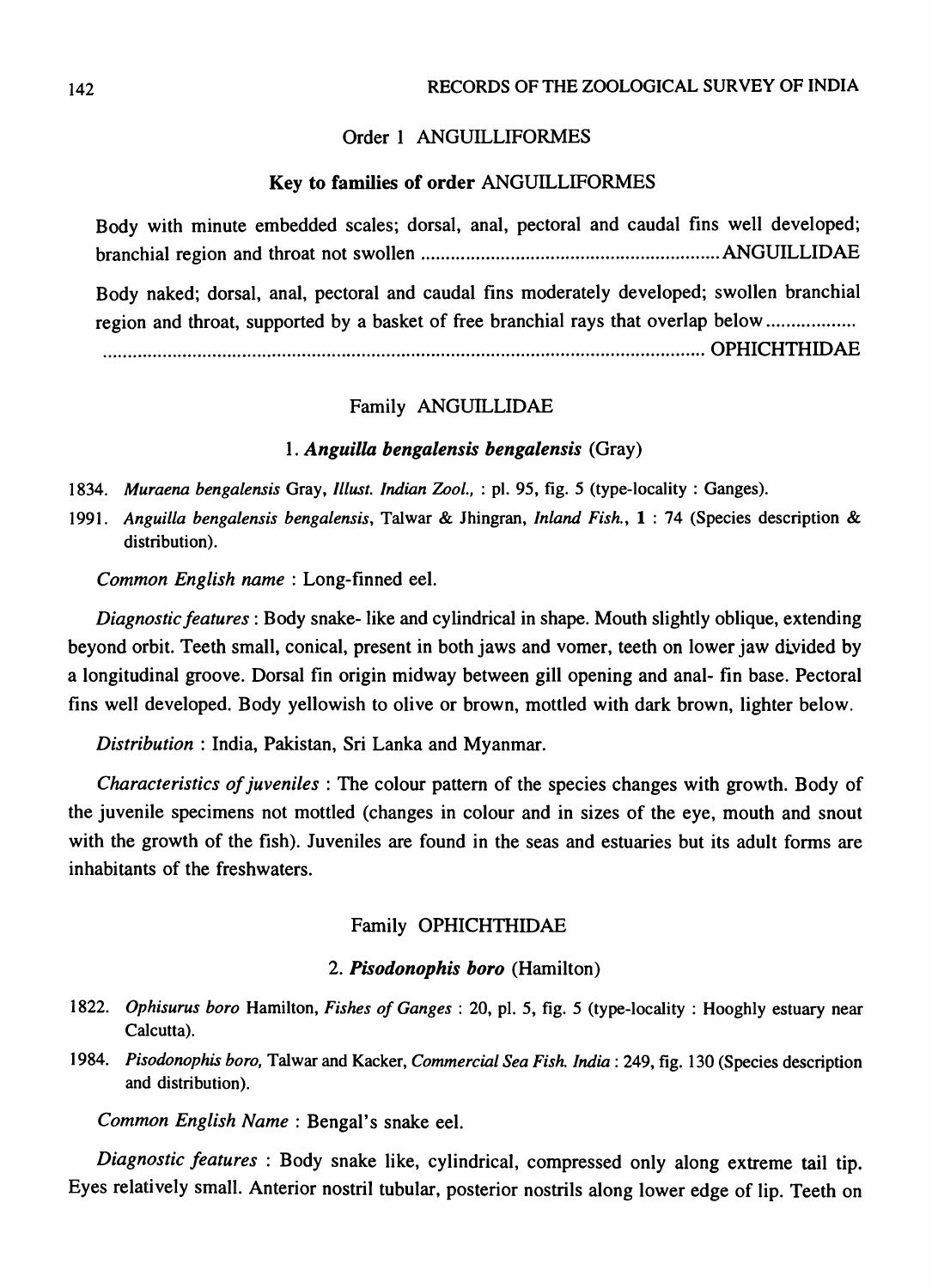jaws and vomer granular to molariform. Dorsal fin originating about a pectoral fin length behind tips of pectoral fins; pelvic fins absent. Lateral line inconspicuous.

*Distribution* : Indo-West Pacific.

*Characteristics of juveniles* : The teeth pattern of this species changes with the growth. Teeth on jaws in the juveniles sharper and more pointed.

### Order 2 SILURIFORMES

## Family ARllDAE

#### Keys to species

Teeth on palate as a single patch on each side ................................................. *Arius maculatus*  Teeth on palate in 2 or 3 patches on each side ................................................ *Arius thalassinus* 

# *3. Arius maculatus* (Thunberg)

- *1792. Silurus maculatus* Thunberg, *Kongl. Vet. Akad. Nya Handl. Stockholm,* 13 : 31, pI. 1, fig. 2 (typelocality : Japan).
- *1984. Arius maculatus,* Talwar & Kacker, *Commercial Sea Fish. India:* 264, fig. 107 (Species description & distribution).

*Common English Name:* Spotted catfish.

*Diagnostic features* : Dorsal profile of head as a steep slope to first dorsal fin base. Three pairs of barbels around mouth, maxillary pair slightly shorter, not extending up to pectoral fin base. Teeth on palate granular or molariform, in a single large, fully elliptical or semioval patch on each side. First dorsal fin ray often produced into a long filament.

*Distribution:* India, Pakistan, Sri Lanka to Indo-Australian Archipelago, but not the Philippines and Australia.

*Characteristics of the juveniles:* The size of the maxillary barbels differs between its juveniles and adult forms. Maxillary barbels comparatively larger, extending up to pectoral fin base in the juveniles. The teeth pattern also differs between its juveniles and adults. Size of teeth patch small and far behind the jaws, the granular teeth few and sparse.

#### *4. Arius thalassinus* (Ruppell)

- *1837. Bagrus thalassinus* Ruppell, *Neue. Wirbelth. Fische Rothen Meeres* : 75, pI. 20, fig. 2 (Type-locality: Mossaua, Red Sea).
- *1984. Arius thalassinus,* Talwar & Kacker, *Commercial Sea Fish India:* 271, fig. 11 (Species description & distribution).

*Common English Name:* Giant marine catfish.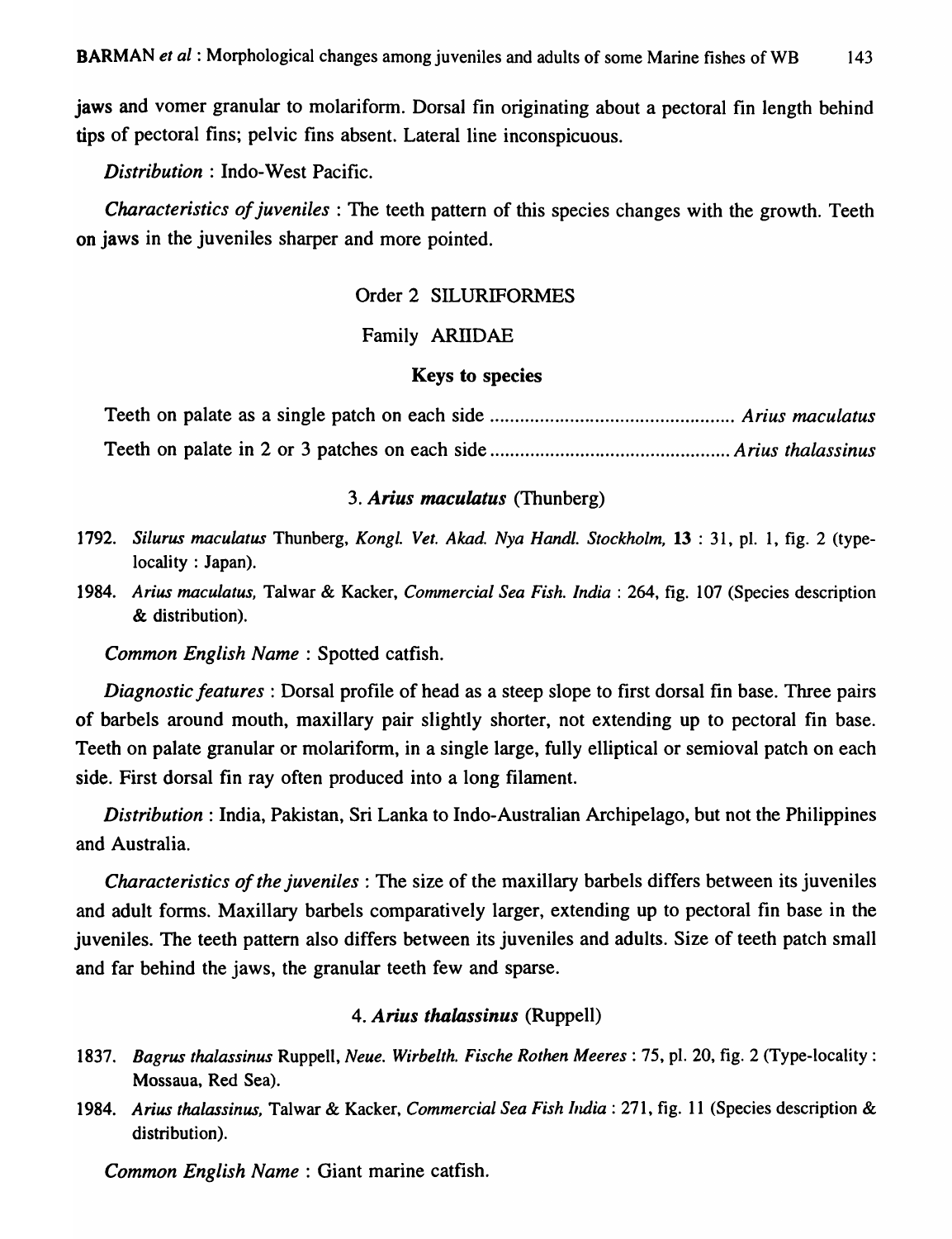144 RECORDS OF THE ZOOLOGICAL SURVEY OF INDIA

*Diagnostic features:* Dorsal profile of head sharply rising from occiput to first dorsal fin base. Head shields weakly granulated and rugose, a prominent preorbital conical protuberance tapering as a wide 'V' posteriorly. Teeth in jaws villiform, teeth on palate fine, in 3 patches on either side, forming a triangle, posterior patch longest, patches usually fused. Dorsal and pectoral fins each with a strong spine.

*Distribution:* Widespread in the Indo-West Pacific region.

*Characteristics of juveniles:* The teeth pattern of this species differs between its juveniles and adult forms. Teeth patches in the juveniles separate.

# Order 3 BELONIFORMES

# Family BELONIDAE

# *5. Tylosurus crocodilus crocodilus* (Peron & Le Sueur)

- *1821. Belonecrocodila* Peron and Le Sueur, 1. *Acad. Nat. Sci. Philad.,* 2(2): 129 (type-locality: Isle of France).
- *1981. Tylosurus crocodilus crocodilus,* Talwar and Kacker, *Commercial Sea Fish. India* : 326, fig. 134 (Species description and distribution).

*Common English Name:* Hound needlefish.

*Diagnostic features* : Body elongate, rounded in cross section. Upper and lower jaws greatly elongated and studded with sharp teeth. Dorsal fin with 22 or 23 soft rays. Anal fin with 18 to 21 soft rays. Caudal fin forked. A small black lateral keel on caudal peduncle. Body dark bluish green above, silvery below. A dark blue stripe along sides.

*Distribution* : A worldwide species in tropical and warm temperate seas.

*Characteristics of juveniles:* The teeth pattern of this species differs between its juveniles and adult forms. Teeth directed anteriorly in juveniles. An elevated black lobe in the posterior part of the dorsal fin present in the juveniles.

# Order 4 PERCIFORMES

# Keys to families of order PERCIFORMES

| 1b. Dorsal fin either one or two (when two, with continuous bases, but if (rarely) the fins are |  |
|-------------------------------------------------------------------------------------------------|--|
| 2a. Lateral line well developed; first dorsal fin with 5 spines; jaws with strong canine teeth  |  |
| 2b. Lateral line absent; first dorsal fin with 4 spines; teeth in jaws small, feeble, hidden or |  |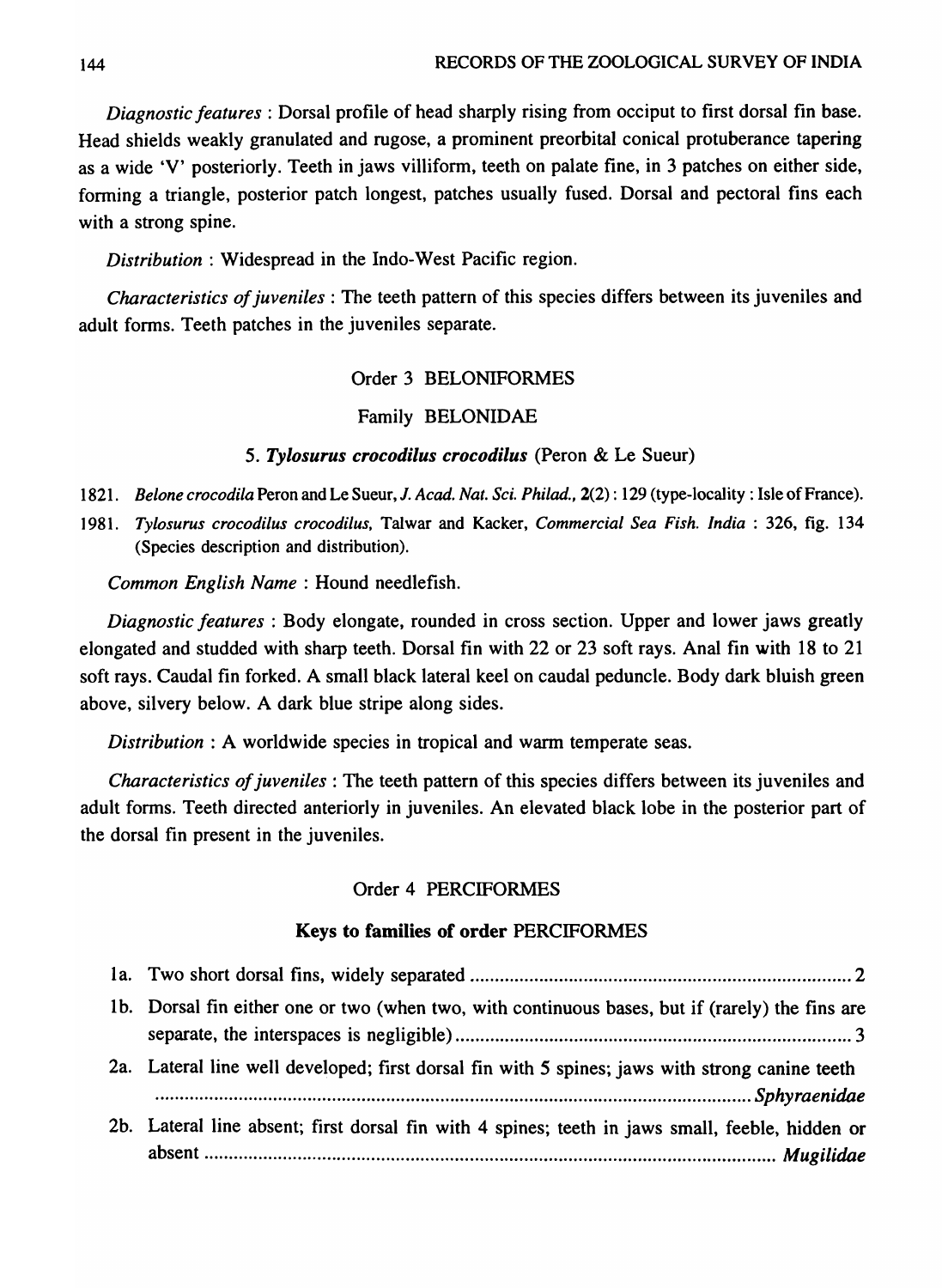| Head flattened with a characteristic transversely laminated, oval-shaped sucking disc                                                                                                     |
|-------------------------------------------------------------------------------------------------------------------------------------------------------------------------------------------|
| 4b.                                                                                                                                                                                       |
|                                                                                                                                                                                           |
| Maxillary bones not very firmly attached to premaxillae, hence free to move forward  6                                                                                                    |
| First 2 anal fin spines detached from rest of fin (these are partially or completely embedded<br>in large specimens); scutes on straight part of lateral line usually present  Carangidae |
| 6b. First 2 anal fin spines not detached from rest of fin; no scutes on caudal peduncle  7                                                                                                |
| Anterior rays of soft dorsal and anal fins markedly elongated, giving both fins a sickle                                                                                                  |
| Anterior rays of soft dorsal and anal fins not elongated, when elongate they do not give<br>7b.                                                                                           |
| Body very deep, its maximum depth more than half total length; single dorsal fin, spines                                                                                                  |
| Body oblong or fairly deep, its maximum depth less than half total length; when deep-<br>bodied and with a single dorsal fin, there are no spines or spiny rays hard to distinguish       |
| Anal fin with 4 spines; gill membranes narrowly united to isthmus Scatophagidae                                                                                                           |
| Anal fin with 3 spines; gill membranes broadly united to isthmus  10                                                                                                                      |
| 10a. Mouth protractile; pectoral fins falcate, longer than head length. Maxillae distally                                                                                                 |
| 10b. Mouth not protractile or scarcely so; pectoral fins short, rounded, short than head length;                                                                                          |
|                                                                                                                                                                                           |
|                                                                                                                                                                                           |
|                                                                                                                                                                                           |
|                                                                                                                                                                                           |
|                                                                                                                                                                                           |
|                                                                                                                                                                                           |
| 14a. Head usually naked (but small scales on cheek in few species), upper surface with bony<br>ridges with a nuchal spine on nape; gill membrane united with isthmus  Leiognathidae       |
| 14b. Head entirely covered with clearly visible scales, upper surface smooth; gill membranes                                                                                              |
|                                                                                                                                                                                           |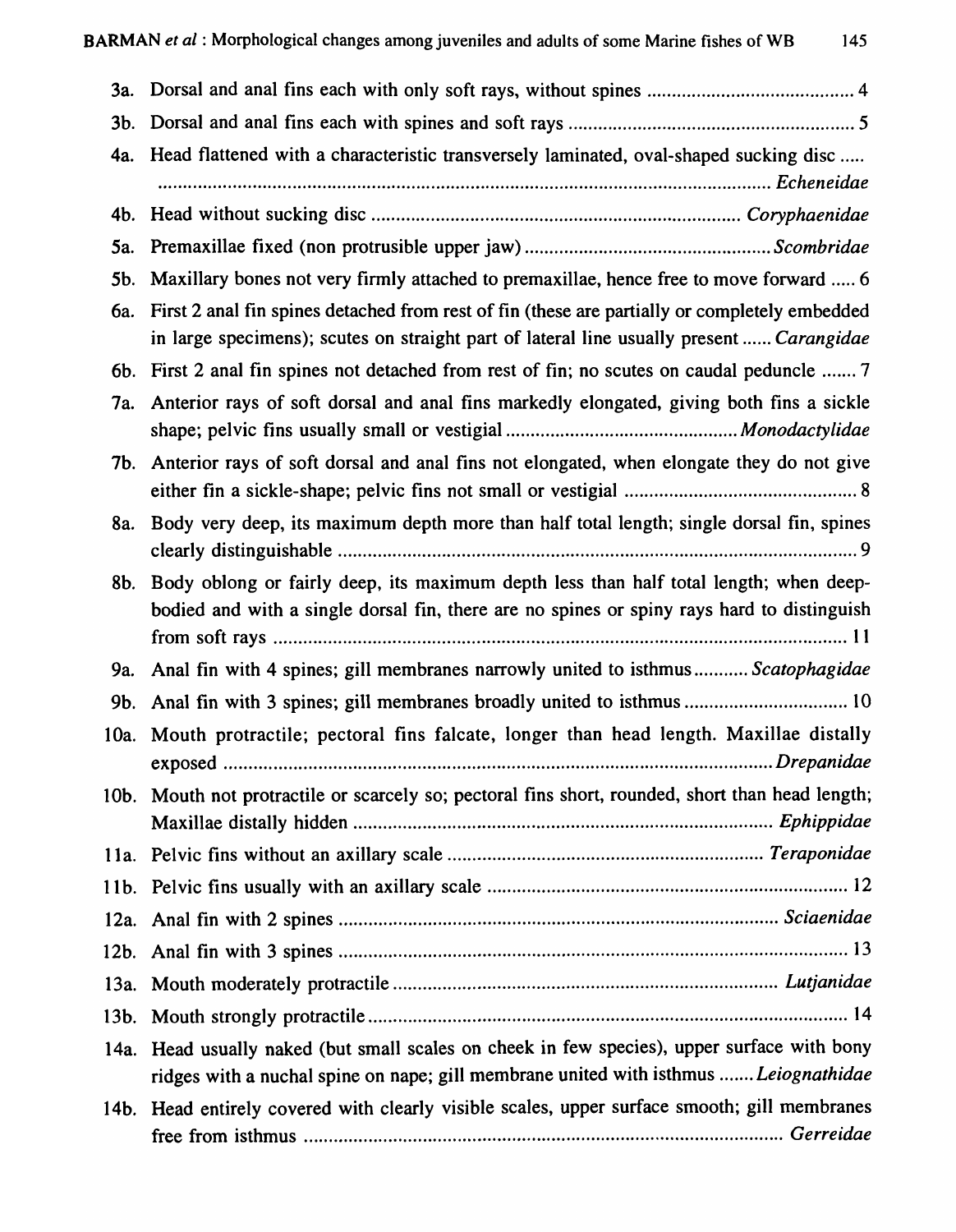# Family TERAPONIDAE

# *6. Terapon theraps* (Cuvier)

*1828. Therapon theraps* Cuvier, *Hist. Nat. Poiss.,* 3 : 129, pI. 53 (type-locality: Java, Mahe).

1984. Terapon theraps, Talwar and Kacker, *Commercial Sea Fish, India*: 409, fig. 157 (Species description and distribution).

*Common English Name:* Largescaled terapon.

*Diagnostic features* : Body moderately deep, compressed. Jaws equal, gape slightly oblique. Preopercle serrate; lower opercular spine very long and strong, extending beyond opercular bone. Caudal fin emarginate. Body with 4 dark brown horizontal stripes; each caudal lobe with one transverse stripe.

*Distribution* : Indo-West Pecific.

*Characteristics of juveniles* : The extension of the upper jaw differs between its juveniles and adult forms. Rear end of upper jaw reaching to vertical through anterior margin of eye in the juvenile specimens.

# Family ECHENEIDAE

## *7. Echeneis naucrates* Linnaeus

*1758. Echeneis naucrates* Ljnnaeus, *Syst. Nat., ed.,* 10 : 261.

*1986. Echeneis naucrates,* Heemstra, in Smith & Heemstra, *Smith's Sea Fishes,* : 562, pI. 82.

*Common English name:* Slender sucker fish.

*Diagnostic features:* Body elongate, its depth 8 to 14 times in standard length. Jaws broad, the lower projecting beyond upper. First dorsal fin replaced by a transverse laminated, oval cephalic disc (sucking disc) with 16 to 28 laminae; second dorsal long without spines. Anal fin with 29 to 41 rays. Pectoral fins short. Caudal fin almost truncate, middle rays elongated and filamentous in adult. Body with dark longitudinal band on sides bordered with white.

*Distribution* : Worldwide in tropical and temperate seas.

*Characteristics of juveniles:* The colour pattern differs between its juveniles and adult forms. Upper and lower margins of fins white. The shape of the caudal fin also changes between its juveniles and adult forms. In juveniles the shape of the caudal fin is lanceolate.

## Family CARANGIDAE

# Keys to genera and species of family CARANGIDAE

| 1a. Posterior part of lateral line with hardened scutes; pectoral fins long and falcate, generally |
|----------------------------------------------------------------------------------------------------|
|                                                                                                    |
| 1b. No scutes in lateral line (only pored scales, not enlarged); pectoral fins short and not       |
|                                                                                                    |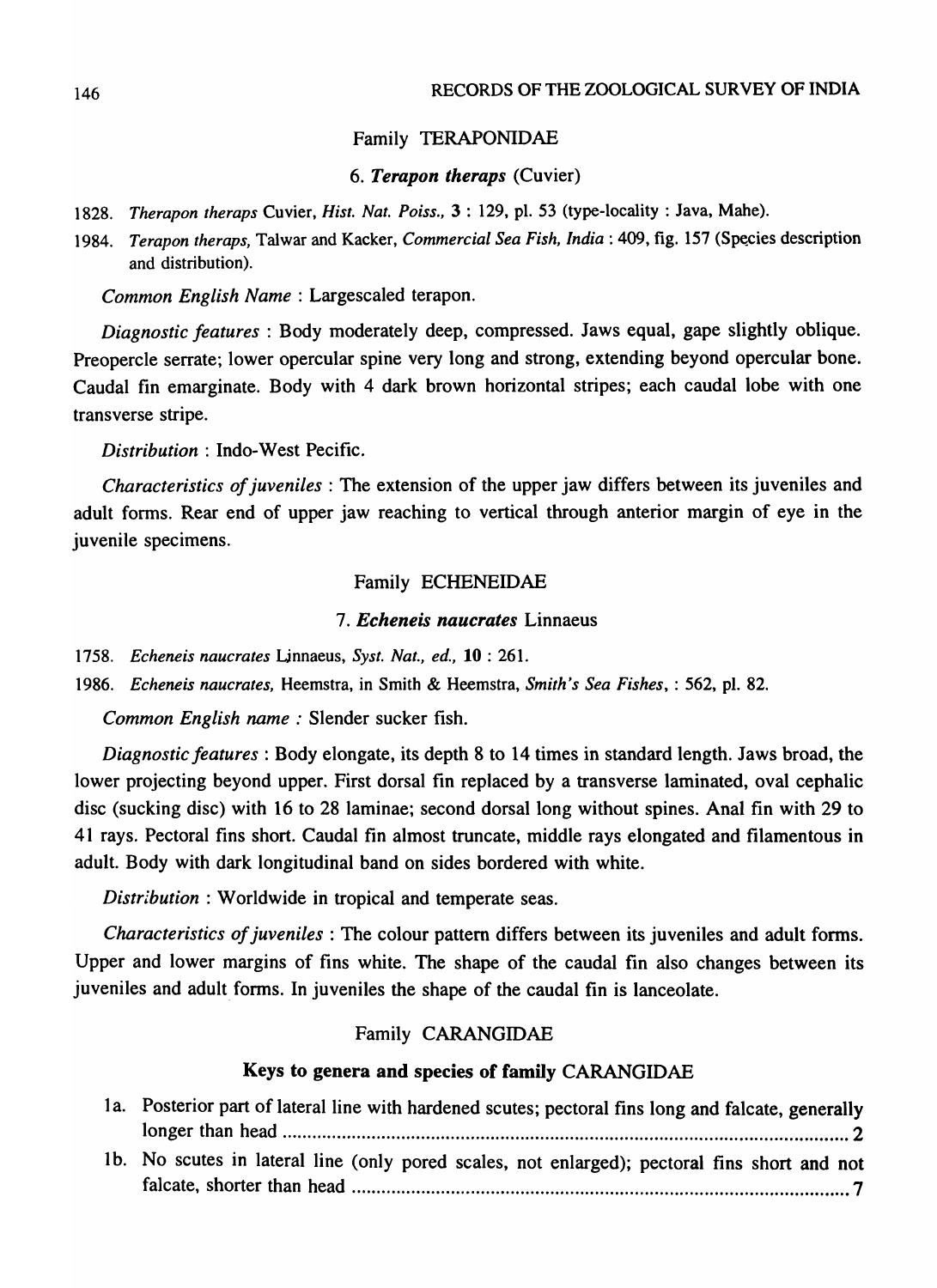| 2a.        | Pelvic fins inserted distinctly anterior to a vertical line through pectoral fin base                                                                                                    |
|------------|------------------------------------------------------------------------------------------------------------------------------------------------------------------------------------------|
|            |                                                                                                                                                                                          |
| $2b$ .     | Pelvic fins not inserted distinctly anterior to a vertical line through pectoral fin base  3                                                                                             |
| <b>3a.</b> | Body superficially naked, scales minute and embedded when present; anterior soft rays of                                                                                                 |
| $3b$ .     | Small scales present over most of body; anterior soft rays of dorsal and anal fins not                                                                                                   |
| 4a.        | Profile of nape and head broadly rounded; suborbital depth relatively narrow, 1.7 to 3.0<br>times in upper jaw length; gillrakers (excluding rudiments) on lower limb of first arch 12   |
| 4b.        | Profile of nape and head somewhat angular; suborbital depth relatively broad, 0.8 to 1.0<br>times in upper jaw length; gillrakers (excluding rudiments) on lower limb of first arch 21   |
| 5a.        | Tongue, roof and floor of mouth white, the rest dark; anal fin spines reduced or                                                                                                         |
| 5b.        | Lining of mouth not distinctly white or dark; anal fin spines normal and movable  6                                                                                                      |
| 6a.        | Belly with a deep median groove, accommodating pelvic fins, anus and anal fin spines;<br>pelvic fins conspicuously long and black, tip of appressed fins extending almost to base        |
|            | 6b. Belly without median groove; pelvic fins not conspicuously long and black                                                                                                            |
| 7a.        | Posterior soft dorsal and anal fin rays not consisting of semidetached finlets; upper lip<br>separated from snout at middle by a continuous deep groove  Trachinotus blochii             |
| 7b.        | Posterior soft dorsal and anal fin rays consisting of semidetached finlets, distal 1/4 to 1/2 of<br>rays not connected by interradial membrane; upper lip joined to snout at middle by a |
| 8a.        | Total gillrakers on first arch 11 to 15; lobe of dorsal fin uniformly pigmented                                                                                                          |
| 8b.        | Total gillrakers on first arch 21 to 27; distal half of dorsal fin lobe abruptly and heavily                                                                                             |

# S. *Alectis ciliaris* (Bloch)

*1788. Zeus ciliaris* Bloch, *Naturges. Ausland. Fische,* 6 : 29, and pI. 119 (type locality: East Indies).

*1984. Alectis ciliaris,* Talwar and Kacker, *Commercial Sea Fish, India* : 434 (Species description and distribution).

*Common English Name:* African pompano.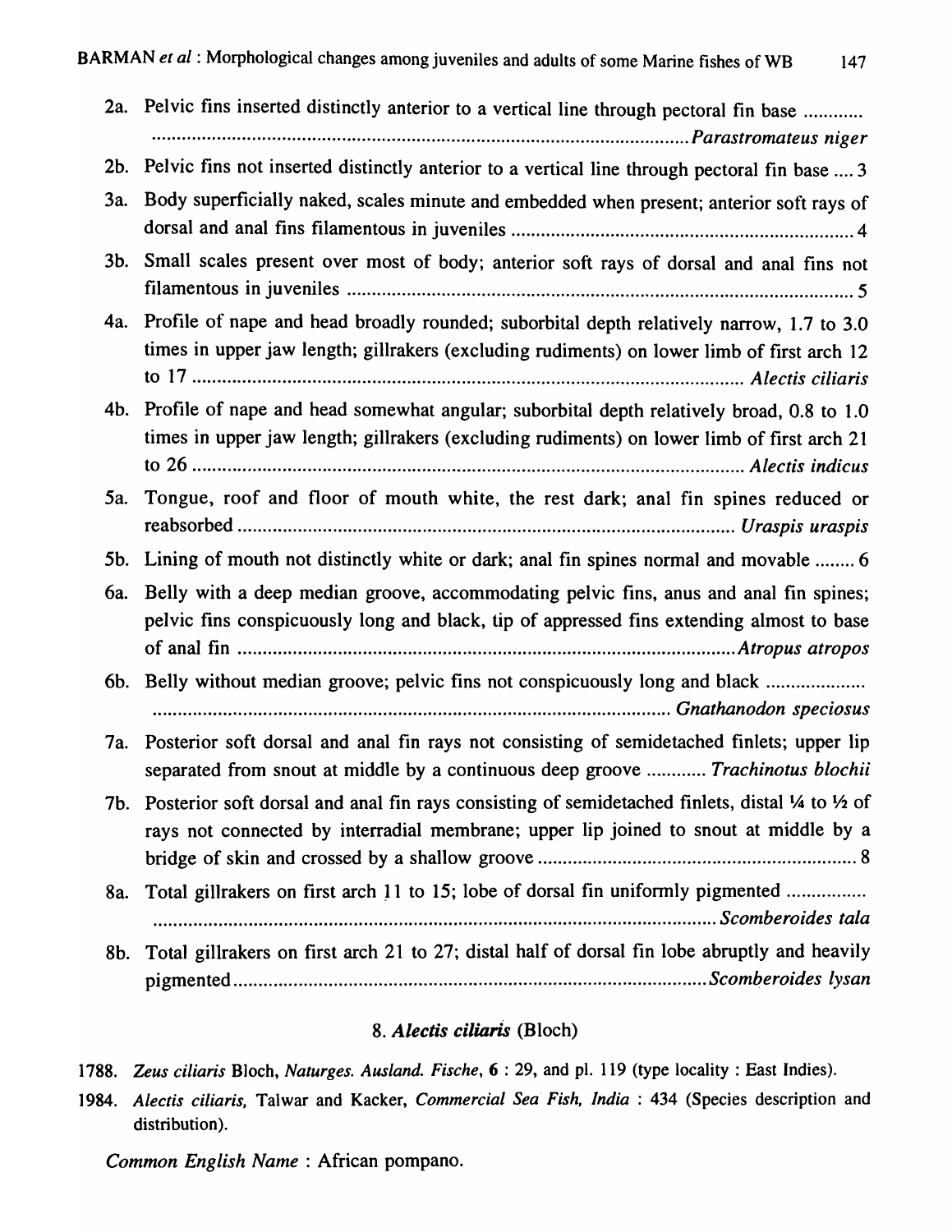*Diagnostic features* : Body strongly compressed and deep. Profile of nape and head broadly rounded. Suborbital depth narrow. Upper jaw reaching to below vertical from front edge of middle of eye. Dorsal fin with 18 to 20 soft rays and anal fin with 15 to 17 soft rays. Body superficially naked, scales minute and embedded when present. Body and head silvery-blue above, silvery below.

*Distribution* : Worldwide in tropical marine waters.

*Characteristics of juveniles:* The shape of the dorsal and anal fins differs between its juveniles and adult forms. Anterior soft rays of dorsal and anal fin extremely long and filamentous in juveniles. Body with 5 to 7 dark transverse bands.

*Remarks* : Adults are usually solitary and frequently found in shallow coastal waters up to 100 m. depth. Juveniles are usually pelagic and drifting.

## *9. Alectis indicus* (Ruppell)

- *1828. Scyris indicus* Ruppell, *Atlas, Nordl. Afrika Fische Rothen Meeres* : 128, pI. 33, fig. 1 (type-locality: Djedda, Red Sea).
- *1984. Alectis indicus,* Talwar & Kacker, *Commercial Sea Fish India* : 435, fig. 167 (Species description and distribution).

*Common English Name* : Indian threadfish.

*Diagnostic features:* Body deep and strongly compressed. Profile of nape and head somewhat angular. Suborbital depth broad. Dorsal fin with 18 to 20 soft rays and anal fin with 15 to 17 soft rays. Body mostly silvery with a dusky green tinge dorsally.

*Distribution* : Indo-West Pacific.

*Characteristics of juveniles:* The shape of the dorsal and anal fins differs between its juveniles and adult forms. Anterior soft rays of dorsal and anal fin extremely long and filamentous and the shape of pelvic fins are elongate and falcate in juveniles. Body of juveniles with dark bars and also on elongate parts of dorsal, anal and pelvic fins with dusky pits.

*Remarks:* Adults are in large shoals but juveniles are solitary and often enter estuaries.

# *10. Atropus atropos* (Schneider)

- *1801. Brama atropos* Schneider, *Syst. Ichth.* : 98 (type-locality: Tranquebar).
- *1984. Atropus atropos,* Talwar and Kacker, *Commercial Sea Fish India:* 442, fig. 170 (Species description and distribution).

*Common English Name:* Cleftbelly trevally.

*Diagnostic features* : Body strongly compressed, more of less ovate. Abdomen with a deep median groove, accommodating pelvic fins, anus and anal fin spines. Pelvic fins considerably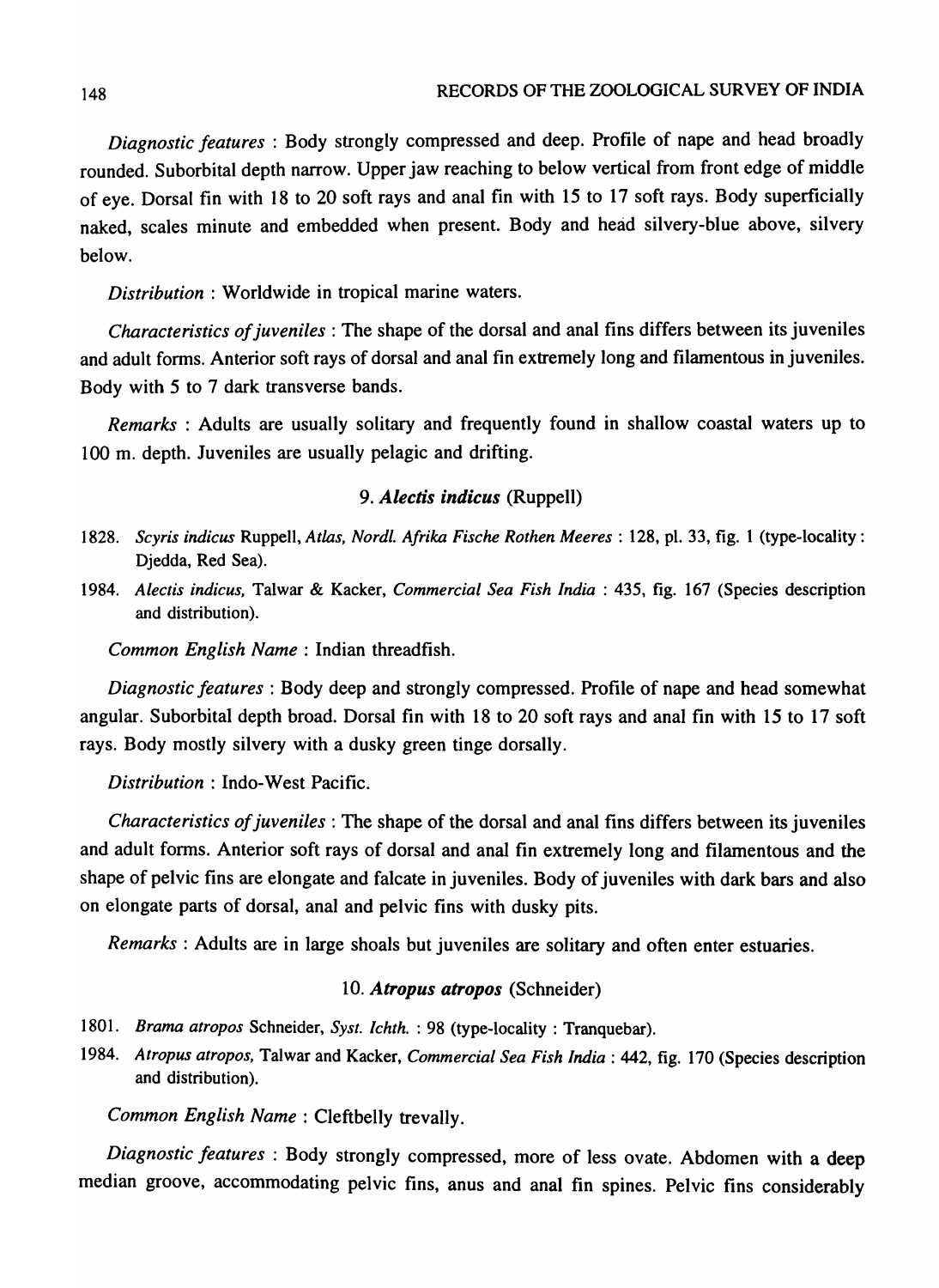long, tips of appressed fin extending almost to anal fin origin. Caudal fin forked. Head and body bluish-green above, silvery below. Membranes of pelvic fins black with the rays white basally.

*Distribution* : Widespread in the Indo-Pacific.

*Characteristics of juveniles* : The colour pattern of this species differs between its juveniles and adult forms. Body of juveniles with prominent dark bands and opercular spot.

## *11. Gnathanodon speciosus* (Forsskal)

*1775. Scomber rim speciosus* Forsskal, *Descript. Animal.* : 54 (type-locality: *Red Sea,* Arabia).

*1984. Gnathanodon speciosus,* Talwar and Kacker, *Commercial Sea Fish. India:* 470, fig. 181 (Species description and distribution).

*Common English Name:* Golden trevally.

*Diagnostic features:* Body compressed, oblong. Lips noticeably papillose; upper jaw strongly protractile; no teeth in jaws. Caudal fin deeply forked. Breast completely scaled. Black bands fade with growth and replaced by a few black patches or spots on sides. Body colour becomes yellowgreen dorsally, pale yellow below.

*Distribution* : Indo-West Pacific.

*Characteristics of juveniles;* The teeth pattern of this species differs between its juveniles and adult forms. Lower jaw of juveniles with feeble teeth. The colour pattern also differs with its adult forms. Body colour of the juveniles silvery to yellow with 7 to 11 black bands, usually alternately broad and narrow.

#### *12. Parastromateus niger* (Bloch)

- *1795. Stromateus niger* Bloch, *Naturges, ausland. Fische,* 9: 93, pI. 422 (type-locality: "Malaisch" = Malaya).
- *1984. Parastromateus niger,* Smith-Vaniz, in Fischer and Bianchi, *FAD species Identification Sheets,* FAD, Rome.

*Common English Name* : Black pomfret.

*Diagnostic features* : Body diamond-shaped, fairly deep and compressed. Dorsal and anal fins long and with spines. Pectoral fins long and falcate. Pelvic fins absent in adult specimens. Caudal fin forked. Scales on lateral line scute-like on caudal peduncle. Body uniformly silvery grey to bluish brown.

*Distribution* : Indo-West Pacific.

*Characteristics of juveniles:* The position of pelvic of this species differs with its juveniles and adult forms. Pelvic fins distinctly anterior to a vertical line through pectoral fin base in juveniles. Juveniles with dark vertical bars and long black jugular pelvic fins as well as dorsal and anal fins black.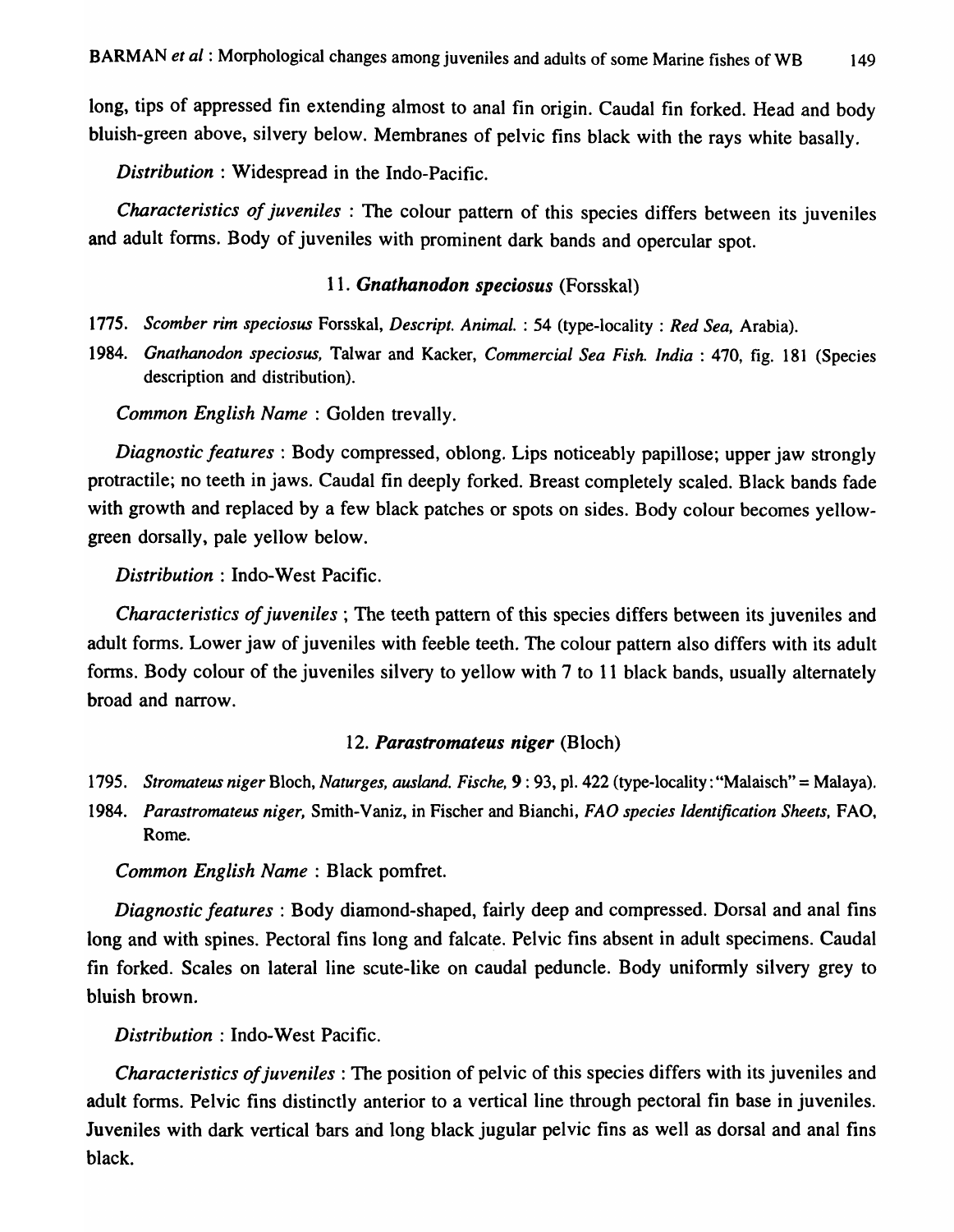#### *13. Scomberoides lysan* (Forsskal)

- *1775. Scomber lysan* Forsskal, *Descript. Animal.,* : 54 (type-locality: Djedda and Lohaja, Red Sea).
- *1984. Scomberoides lysan,* Talwar and Kacker, *Commercial Sea Fish. India:* 477 (Species description and distribution).

*Common English Name:* Doublespotted queenfish.

*Diagnostic features:* Body oblong to elliptical, strongly compressed, with a pointed snout and a slight depression over eyes. Upper lip joined to snout at midline by a bridge of skin except crossed by a shallow groove in juveniles. Adult specimens with teeth in inner row equal in size to those in outer row. No scutes; scales on midbody below lateral line partially embedded and lanceolate. No caudal peduncle grooves. Adult specimens with a double series of 6 to 8 dusky roundish blotches above and below lateral line.

*Distribution* : Widespread in the tropical Indo West Pacific.

*Characteristics of juveniles:* The teeth pattern of this species differs between its juveniles and adult forms. In juveniles lower jaw with 2 rows of teeth separated by a shallow groove. Dusky rounded blotches on body absent in juveniles.

#### 14. Scomberoides tala *(Cuvier)*

- *1831. Chorinemus tala* Cuvier, *Hist. Nat. Poiss.,* 8 : 377 (type-locality: Malabar).
- *1984. Scomberoides tala,* Talwar and Kacker, *Commercial Sea Fish. India:* 478 (Species description and distribution).

*Common English Name:* Barred queenfish.

*Diagnostic features* : Body strongly compressed and elongate, with a concave profile and a pointed snout. Upper jaw extends slightly beyond posterior margin of orbit. Teeth in upper jaw in a single row and in two rows in lower jaw. Body without scutes. Scales on midbody below lateral line partly embedded and lanceolate. Head and body greenish-grey dorsally, grey to silvery below. Sides of adult 4 to 8 vertically elongate plumbeous blotches, most of which intersect lateral line.

*Distribution:* Widely distributed throughout the Indo-Australian Archipelago and the Bay of Bengal in the Indian Ocean.

*Characteristics of juveniles:* The teeth pattern of this species differs between its juveniles and adult forms. The anterior teeth in upper jaw enlarged and canine-like in the juveniles. Vertical blotches on sides of the juveniles either absent or indistinct.

#### *15. Trachinotus blochii* (Lacepede)

- *1801. Caesiomorus blochii* Lacepede, *Hist. Nat. poiss.,* 3 : 92, 95, pI. 3, fig. 2 (type-locality: Madagascar).
- 1984. Trachinotus blochii, Talwar and Kacker, *Commercial Sea Fish. India* : 487, fig. 188 (Species description and distribution).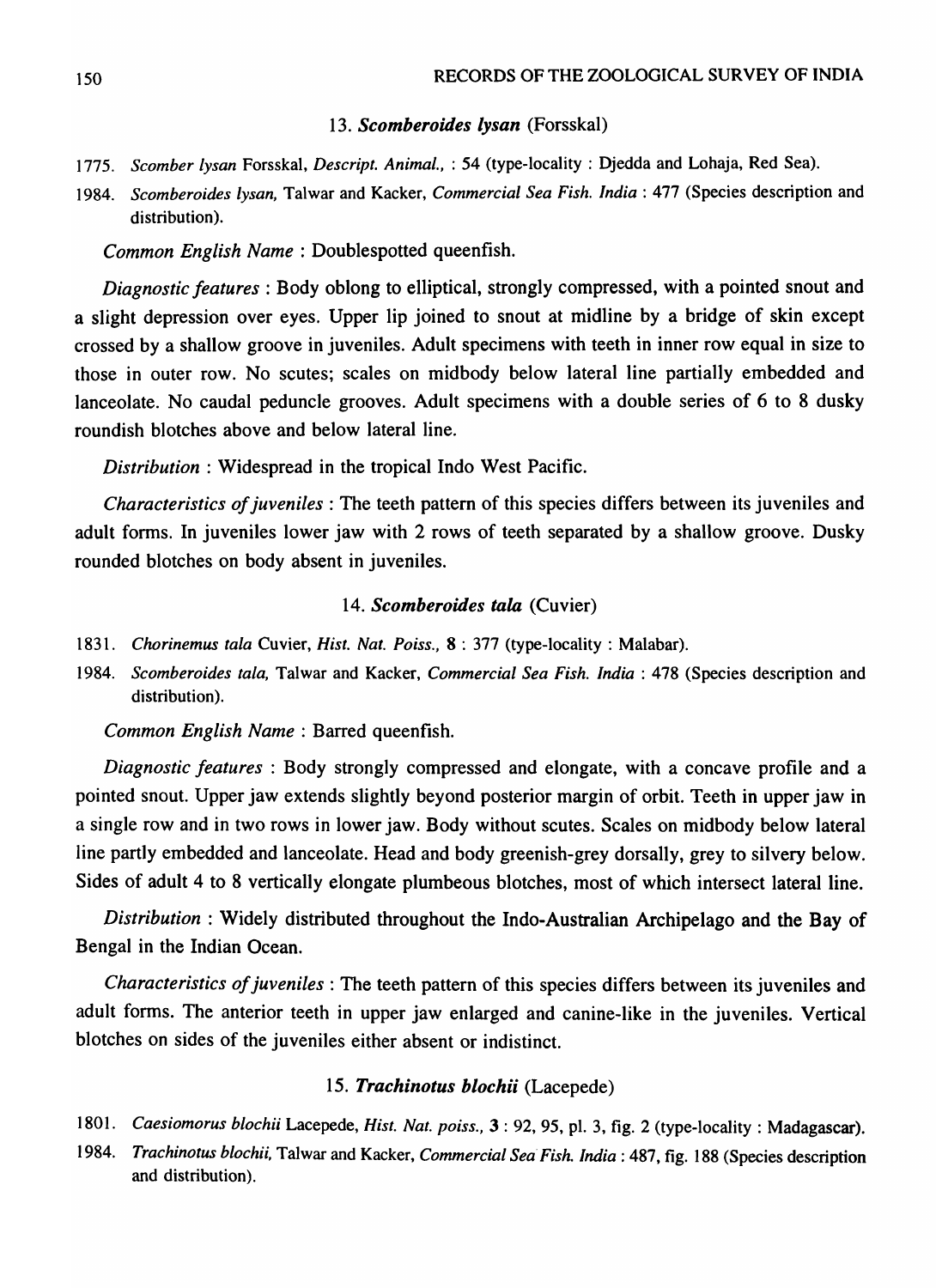*Common English Name* : Snubnose pompano.

*Diagnostic features* : Body subovate and compressed, profile of snout broadly rounded. Both jaws with bands of small villiform teeth, absent in adults above 200 mm standard length. Tongue toothless. Dorsal fin dark, lobe of fin dusky orange. Anal fin dusky to dirty orange, lobe with a brownish anterior margin.

*Distribution* : Widespread in the tropical Indo-West Pacific.

*Characteristics of juveniles* : The teeth pattern of this species differs between its juvenile and adult forms. Juveniles with 2 or 3 slender teeth present on tongue. Body of juveniles silvery with pale fins, except lobes of median fins brownish to dirty orange.

#### *16. Uraspis helvolus* (Forster)

1775. Scomber helvolus Forster, *Descript. Animal.* : 414 (type-locality: Ascension Island Ocean).

*1984. Uraspis helvolus,* Talwar and Kacker, *Commercial Sea Fish. India* : 492 (Species description and distribution).

*Common English Name* ; White tongue jack.

*Diagnostic features* : Body Qblong and compressed. Dorsal profile strongly convex. Snout broadly rounded. Teeth in both jaws numerous, conspicuous, acute and curved, uniserial in adult specimens. Detached 2 anal spines, almost embedded in adults. Pectoral fins in adults long and falcate reaching beyond join of curved and straight lateral line. Head dusky to black, with a large, diffuse black opercular blotch. Body dusky to black dorsally, lighter below and 6 to 7 wide, dark bars and narrow pale interspaces.

*Distribution* : The Red Sea, Gulf of Oman. India through the East Indies to New Zealand.

*Characteristics of juveniles* : The teeth pattern of this species differs between its juvenile and adult forms, Teeth in 2 or 3 rows only in the juveniles. The colour pattern also changes with the growth of this species, Dark bars on juveniles extend onto second dorsal and anal fins.

### Family CORYPHAENIDAE

#### 17. Coryphaena hippurus Linnaeus

- 1758. Coryphaena hippurus Linnaeus, Systema *Naturae*, ed. 10: 261 (type-locality: Open seas).
- *1984. Coryphaena hippurus,* Talwar and Kacker, *Commercial Sea Fish. India* : 493, fig. 190 (Species description and distribution).

*Common English Name* : Common dolphin fish.

*Diagnostic features:* Body elongate, compressed and very deep. Head profile becomes vertical with development of a bony crest, especially in male adult specimens Dorsal fin extending from above eyes almost to caudal fin. Anal fin concave, extending from vent almost to caudal fin.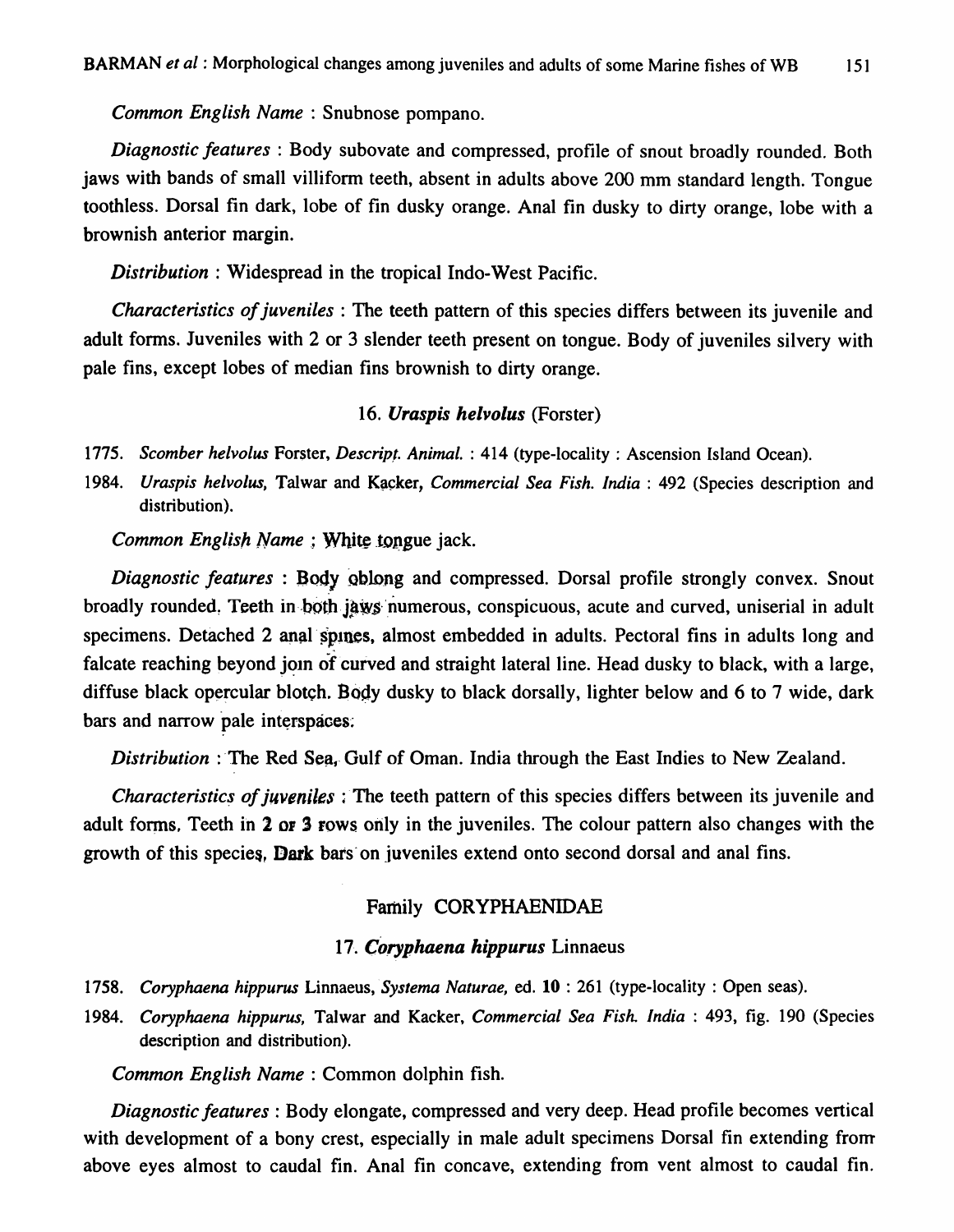Caudal fin deeply forked. Back brilliant metallic blue-green, flanks silvery with golden sheen, and a row of dark spots or golden blotches running beside dorsal fin. Pectoral and pelvic fins pale. Caudal fin silvery, with a golden sheen.

*Distribution:* Tropical and subtropical seas of the world.

*Characteristics of juveniles:* The shape of this species differs between its juveniles and adult forms. Body of the juveniles slender, elongate with head profile slightly convex. Tips of the caudal fin lobes white and pelvic fins black.

#### Family LEIOGNATHIDAE

#### Keys to genera and species

| 2a. Second dorsal fin spines or both second and anal fin spines distinctly elongated; no spot |
|-----------------------------------------------------------------------------------------------|
|                                                                                               |
| 2b. Second dorsal and anal fin spines not elongated; a dark brown saddle on caudal peduncle   |
|                                                                                               |

#### 18. Leiognathus brevirostris (Valenciennes)

- 1835. Equula brevirostris Valenciennes, *Hist. Nat. Poiss.*, : 10 : 83 (type-locality : Malabar).
- 1984. Leiognathus brevirostris, Talwar and Kacker, *Commercial Sea Fish India* : 506, fig. 196 (Species description and distribution).

*Common English Name:* Short nose pony fish.

*Diagnostic features* : Body oval and compressed. Dorsal and ventral profiles equally convex, dorsal profile showing a distinct notch at the commencement of the nuchal crest. Head and breast scaleless. Abdomen silvery. Back with dark, wavy vertical lines extending down to about lateral line. A brown blotch on nape. A prominent eye-sized, rather diffuse, golden yellow patch on abdomen. Spinous part of dorsal fin golden at mid-height, the distal half grey.

*Distribution* : Seas of India, Sri Lanka, through the East Indies, to China and the Philippines.

*Characteristics of juveniles:* The colour pattern of this species between its juveniles and adult forms. The distal half of spinous dorsal fin black in the juveniles.

#### *19. Leiognathus equulus* (Forsskal)

- 1775. Scomber equula Forsskal, Descript. Animal: 75 (type-locality: Red Sea).
- *1984. Leiognathus equulus,* Ta1war and Kacker, *Commercial Sea Fish. India:* 510, fig. 198 (Species description and distribution).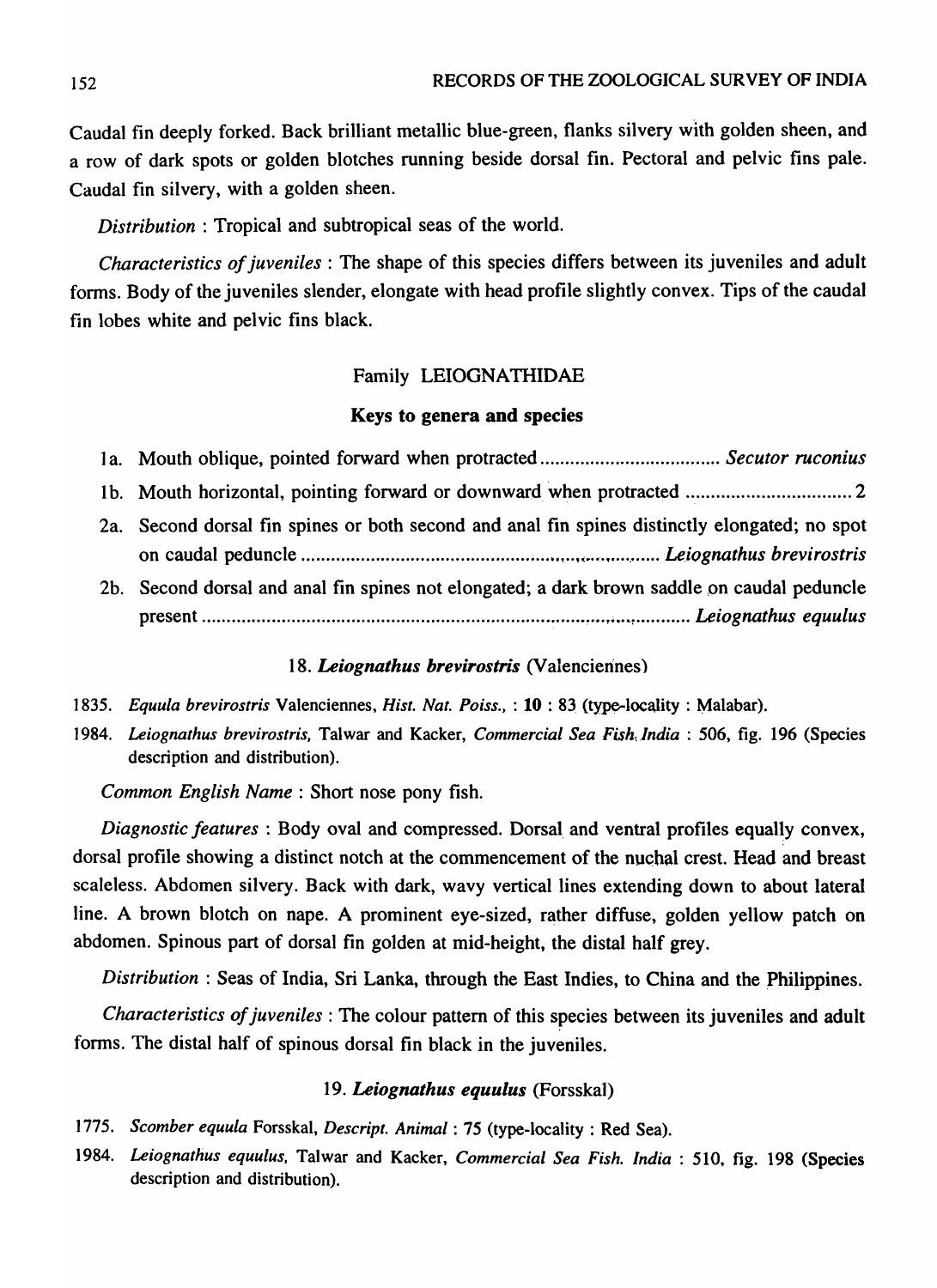*Common English Name* : Common pony fish.

*Diagnostic features* : Body deep and compressed with a strongly humped back. Mouth pointing downward when protracted. Head and breast scaleless. Dorsal surface greyish, abdomen silvery and close-set faint bars on back and sides; a dark brown saddle on caudal peduncle.

*Distribution* : Widespread in the tropical Indo-West Pacific.

*Characteristics of juveniles:* In juveniles thin, closely arranged grey vertical lines descending from back to about mid-height. Membranes anal fin spines conspicuously yellow. Posterior margins of caudal fin lobe pale yellow.

#### *20. Secutor ruconius* (Hamilton)

- *1822. Chanda ruconius* Hamilton, *Fish of Ganges* : 106, 371, pI. 12, fig. 35 (type-locality : estuary of the Ganges River).
- *1984. Secutor ruconius,* Talwar and Kacker, *Commercial Sea Fish. India:* 519, fig. 205 (Species description and distribution).

*Common English Name* : Deep pugnose pony fish.

*Diagnostic features* : Body oval, very deep and compressed. Mouth small, pointing upward when protracted. Lateral line ending below about middle of soft portion of dorsal fin. Scales present on cheek. Body silvery with blue spots on upper half. A prominent curved black band running from lower margin of eye to beyond posterior angle of lower jaw. Underside of pectoral fin base black.

*Distribution* : Tropical Indo-West Pacific.

*Characteristics of juveniles:* In juveniles body with blue spots forming 10 to 12 vertical bars.

# Family GERREIDAE

#### 21. Gerres abbreviatus Bleeker

*1850. Gerres abbreviatus* Bleeker, *Nat. Tijdschr. Ned.-Indie,* 1 : 103 (type-locality: Batavia).

1984. *Gerres abbreviatus*, Talwar & Kacker, *Commercial Sea Fish. India*: 579, fig. 227 (Species description and distribution).

*Common English Name* : Deepbody mojarra.

*Diagnostic features:* Body deep, forming a sharp angle at dorsal fin origin. Mouth small, strongly protractile. Spines strong, particularly the second anal. Pectoral fin long, tip of depressed fin reaching to or past level of base of first anal spine. Caudal fin strongly forked. Body silvery, with indistinct, fine dark stripes following scale rows.

*Distribution* : Indo-West Pacific.

*Characteristics of the juveniles* : In juveniles 7 to 11 slender prominent dark bars along sides. Dorsal fin edged with black.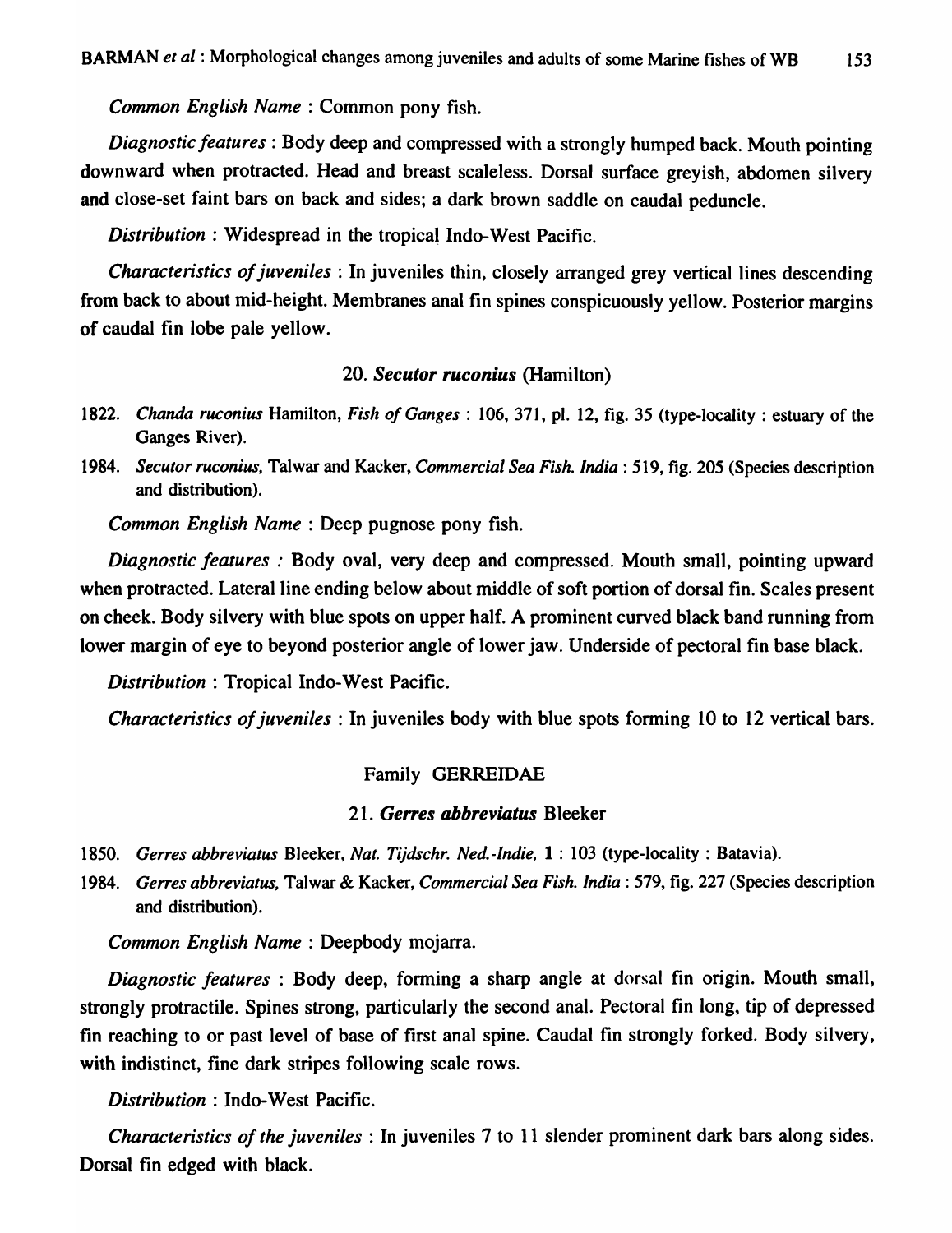#### Family LUTJANIDAE

#### *22. Lutjanus johni* (Bloch)

*1792. Anthias johni* Bloch, *Naturges. Ausland. Fishche,* 6 : 113, 318 (type-locality: Surat).

*1984. Lutjanus johni,* Talwar & Kacker, *Commercial Sea Fish. India:* 541, fig. 212 (Species description and distribution).

*Common English Name:* John's snapper.

*Diagnostic features* : Body moderately deep, with head profiles straight or slightly convex. Interopercular knob absent. Second and thrid anal spines strong and about same length. Caudal fin very slightly concave. Scales fairly large; scales on head beginning above middle of eyes; soft dorsal and anal fins with a scaly sheath; longitudinal scales rows above lateral line parallel to it and those below lateral line horizontal. Body silvery green or bronze-red, with a distinct dark spot on each scale. A large dark blotch usually presents above lateral line at junction of spinous and soft dorsal fins.

*Distribution* : Indo-West Pacific.

*Characteristics of the juveniles* : The colour pattern of this species differs between its juvenile and adult forms. In juveniles the dark spot above lateral line at the junction of spinous and soft dorsal fins usually surrounded by a silvery ring, which disappear, with the growth of the fish.

#### Family SCIAENIDAE

#### *23. Otolithes ruber* (Schneider)

- *1801. lohnius ruber* Schneider, *Syst. Ichth. Bloch:* 75, pI. 17 (type-locality: Tranquebar).
- *1984. Otolithes ruber,* Talwar & Kacher, *Commercial Sea Fish. India:* 664, fig. 267 (Species description and distribution).

*Common English Name:* Tigertooth Croaker.

*Diagnostic features*: Body slender, depth 4 to 5 times in standard length. Mouth large, terminal, the lower jaw slightly projecting. Teeth in two rows in upper jaw with 1 or 2 pairs of strong canine teeth at front, a pair of canine teeth at tip of lower jaw. Anal fin with 2 spines and 7 soft rays, the second spine short and weak. Caudal fin rhomboid. Swimbaldder with 32 to 36 pairs of arborescent appendages, none extending into the head. Body silvery, with no dinstinctive markings.

*Distribution* : East coast of Africa, throughout the Indian Ocean and the Indo-Australian Archipelago.

*Characteristics of the juveniles:* The shape of the caudal fin changes with the growth of this fish. In juveniles the caudal fin is pointed but in adults it is rhomboid in shape.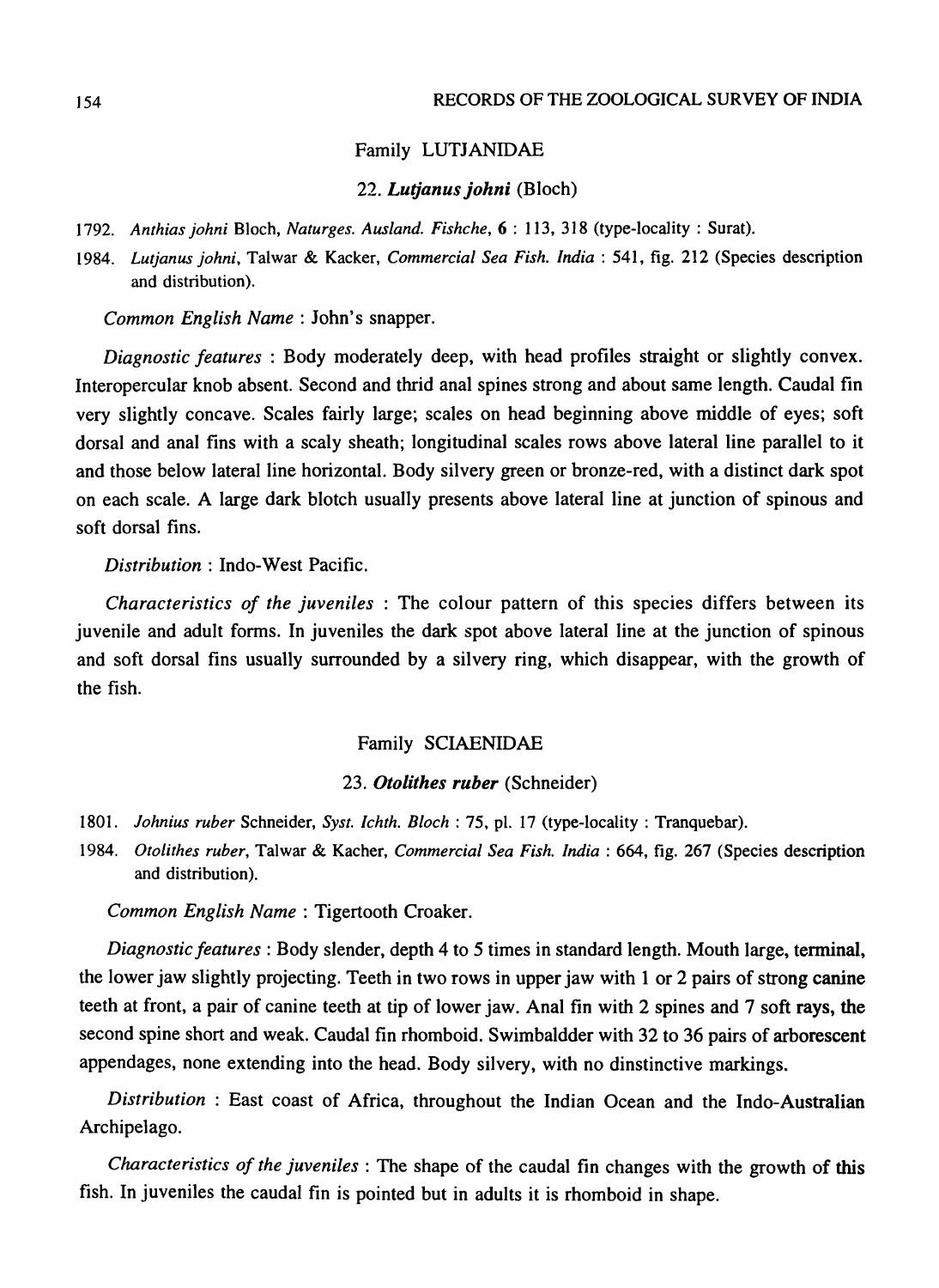# Family EPHIPPIDAE

# *24. Ephippus orbis* (Bloch)

*1787. Chaetodon orbis* Bloch, *Naturges. ausland. Fische,* 3 : 81, pI. 202, fig. 2 (type-locality: East Indies).

*1984. Ephippus orbis,* Talwar & Kacker, *Commercial Sea Fish. India:* 700, fig. 284 (Species description and distribution).

*Common English Name:* Spadefish.

*Diagnostic features:* Body deep, almost circular, strongly compressed, and not angular at dorsal and anal fin origin. Mouth small, terminal, and not protractile. Teeth in bands, setiform, none on palate. Dorsal fin with one inconspicuous forwardly pointing spine. Gill cover with scale almost to its ventral edge. Body silvery, with 4 or 5 vertical black bars on body from dorsal fins almost to abdomen.

*Distribution* : Indo-West Pacific.

*Characteristics of the juveniles* : The colour pattern changes with growth. In juveniles two darks bar, one through eye and another one on nape present, disappear in adults.

# Family SCATOPHAGIDAE

# *25. Scatophagus argus* (Linnaeus)

*1766. Chaetodon argus* Linnaeus, *Systema Naturae,* ed. 12, 1 : 464 (type-locality: India).

*1984. Scatophagus argus,* Talwar and Kacker, *Commercial Sea Fish. India:* 704, fig. 286 (Species description and distribution).

*Common English Name* : Spotted scat.

*Diagnostic features* : Body quadrangular, strongly compressed. Forehead steep. Mouth small, with brush-like teeth. Dorsal fin with 11 spines, the membranes deeply incised between spines; middle of dorsal fin with a deep notch. Body greenish to silvery with numerous dark spots mainly restricted to upper part of sides; no bars on body.

*Distribution:* India, Sri Lanka, through the East Indies to China, Taiwan, the Philippines and Queensland.

*Characteristics of the juveniles:* The colour pattern changes with the growth of this fish. In juveniles bars present on the body which disappear in adults.

# Family DREPANIDAE

# *26. Drepane punctata* (Linnaeus)

- *1758. Chaetodon punctata* Linnaeus, *Systema Naturae,* 1 (ed 10) : 273 (type-locality: Asia).
- *1984. Drepane punctata,* Talwar & Kacker, *Commercial Sea Fish. India:* 697, fig. 283 (Species description and distribution).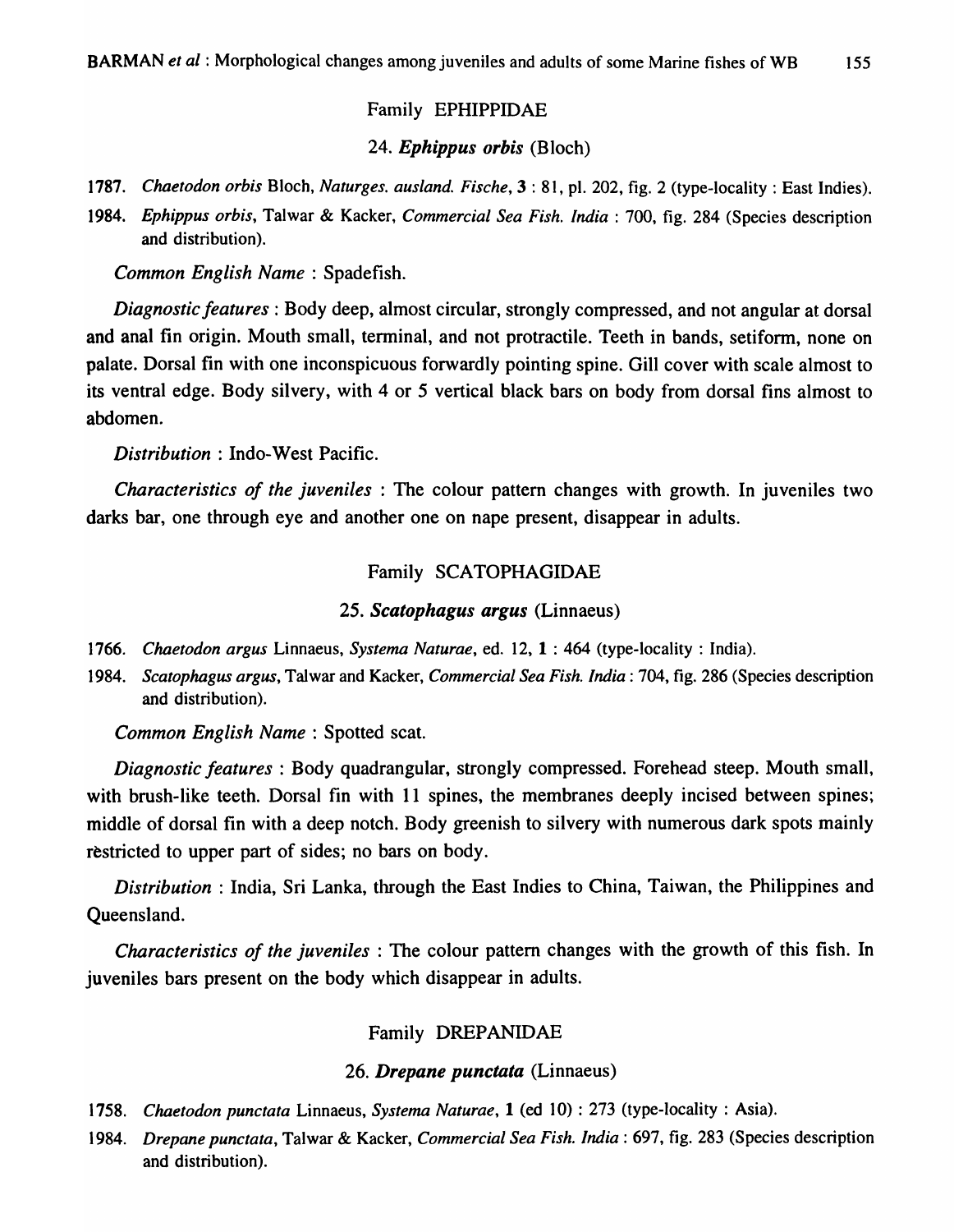*Common English Name* : Spotted sickle fish.

*Diagnostic features* : Head and body deep, strongly compressed. Mouth protrusible. Teeth pointed, slender, crowded together. Dorsal fin with 8 to 9 spines, fourth one longest. Pectoral fin long and pointed, reaching to base of caudal fin. 4 to 11 vertical bars of small black spots on upper half of body.

*Distribution:* Indo-West Pacific.

*Characteristics of the juveniles:* Juvenile specimens with a fringe of 4 to 6 short cirri ventrally on lower jaw. But cirri absent in adults.

## Family MUGILIDAE

## *27. Liza parsia* (Hamilton)

1822. *Mugil parsia* Hamilton, *Fish. Ganges:* 215, pI. 17, fig. 71 (type-locality: River Hooghly).

1984. *Liza parsia,* Talwar & Kacker, *Commercial Sea Fish. India:* 721 (Species description and distribution).

*Common English Name* : Goldspot mullet.

*Diagnostic features* : Body robust, head wide, dorsally flattened. Fatty tissue covers most of the posterior iris. Lips thin, lower lip with a high symphysial knob. Hind end of upper jaw reaching vertical between posterior nostril and anterior rim of eye. Mid-gape above horizontal line through entire of pupil. First dorsal fin origin nearer to snout tip than to caudal fin base. Second dorsal fin origin at vertical between 1/3 and 1/2 along the anal fin base. Pectoral axillary scales absent. Caudal fin slightly forked. Scale on body ctenoid. Body greenish-brown above, white to silvery below; a golden spot on upper gill cover.

*Distribution:* Seas and estuaries of India, Sri Lanka and Pakistan.

*Characteristics of the juveniles* : The scale pattern changes with growth. In juveniles cycloid scales cover body but in adults these are transformed into ctenoid scales.

## *28. Liza tade* (Forsskal)

*1775. Mugil crenilabris tade* Forsskal, *Descript. Animal.* : 74 (type-locality: Arabia).

1984. *Liza tade,* Talwar & Kacker, *Commercial Sea Fish. India* : 723, fig. 292 (Species description and distribution).

*Common English Name:* Tade mullet.

*Diagnostic features:* Body slender and elongate. Head wide, much depressed and pointed. Fatty tissue covers most of the iris. Lips thin, lower lip with a high symphysial knob. First dorsal fin origin nearer to snout tip than the caudal fin base. Second dorsal fin origin at vertical through posterior half of anal fin base. Pectoral axillary scale absent. Caudal fin forked. Body greenishbrown above, silvery below, often with 5 to 7 indistinct longitudinal bands on upper half of body.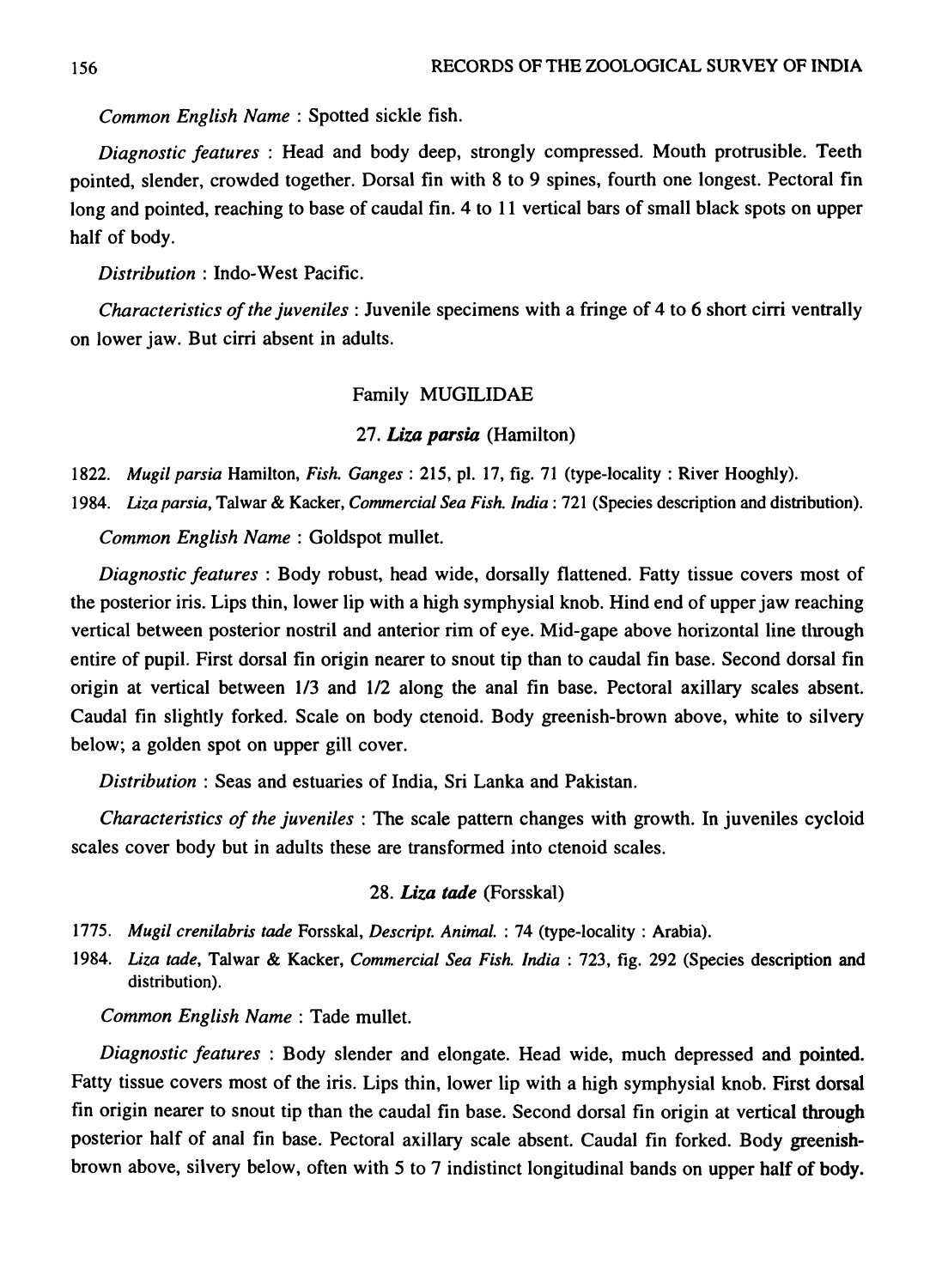*Distribution:* Red Sea, Pakistan, India, Sri Lanka, Bangladesh, through the East Indies to China and Marianas.

*Characteristics of the juveniles* : The position of the first dorsal fin changes from juveniles to adults. In juveniles it is in midway between snout tip and caudal fin base but in adult form dorsal fin inserted nearer to snout tip than base of caudal fin. The colour pattern also changes with growth. In juveniles the longitudinal bands are absent but these bands are often present in adults.

#### Family SPHYRAENIDAE

#### *29. Sphyraenajello* Cuvier

- 1829. Sphyraena jello Cuvier, *Hist. Nat. Poiss.*, 3: 258 (based on Russell's "Jellow"), pl. 174 (type-locality: Vizagapatnam).
- *1984. Sphyraena jello,* Talwar & Kacker, *Commercial Sea Fish. India:* 741, fig. 302 (Species description and distribution).

*Common English Name* : Pickhandle barracuda.

*Diagnostic features* : Body elongate and more or less rounded. Head large, with a long, pointed snout. Mouth large, maxilla almost extends to front border of eye. Lower jaw projecting. No gillrakers on first arch. Upper and lower gill arch platelets rough, but without distinct spines. First dorsal fin inserted slightly behind pelvic fin origin. Body with small scales. Body blue black or brown above, sides silvery. A dark pattern of serpentine bars reaching a little below lateral line.

*Distribution* : Indo-West Pacific.

*Characteristics of juveniles* : The colour pattern change with the growth of this species. In juveniles bars on sides of *this* species is very distinct but in adults these bars are rather indistinct.

## Family SCOMBRIDAE

### *30. Scomberomorus commerson* (Lacepede)

- *1800. Scomber commerson* Lacepede, *Hist. Nat. Poiss,* 2 : 598, and pI. 20( 1) (based on MS drawing by Commerson) (type-locality: Mauritius).
- *1984. Scomberomorus commerson,* Talwar and Kacker, *Commercial Sea Fish. India:* 812, fig. 331 (Species description and distribution).

*Common English Name:* Narrow-barred Spanish mackerel.

*Diagnostic features* : Body elongate, rather strongly compressed. Upper jaw extending to hind border of eye or slightly beyond. Gillrakers 0 to 2 on upper limb and 1 to 8 on lower limb of first gill arch. Lateral line abruptly bent downward below end of second dorsal fin.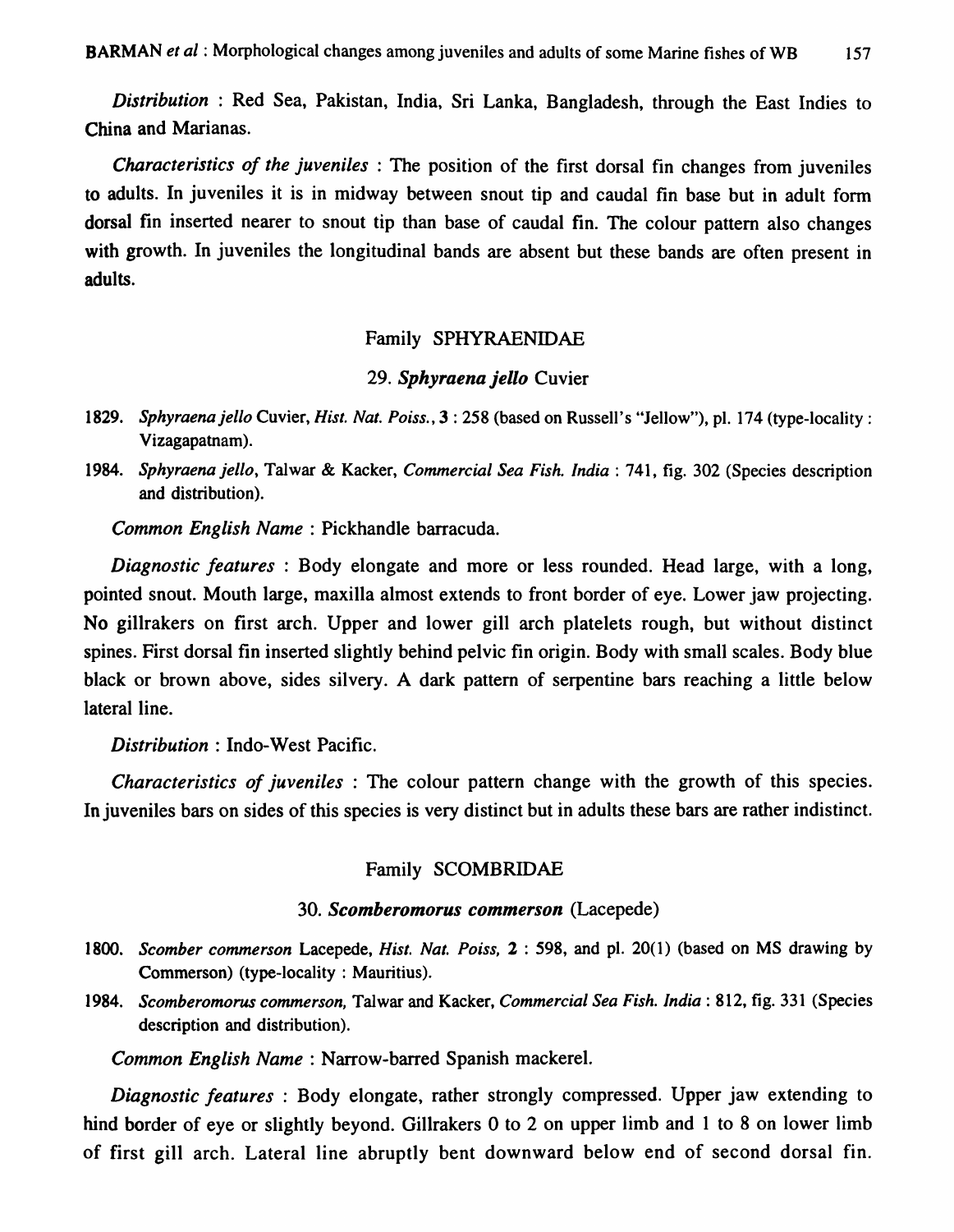Body iridescent blue or grey, sides silver with bluish reflections, marked with 20 to 65 thin, wavy vertical bands.

*Distribution:* Widespread throughout the Indo-West Pacific and Mediterranean.

*Characteristics of juveniles:* The colour pattern differs between the juvenile and adult stage of this species. In juveniles large black blotches present on the body.

### Family MONODACTYLIDAE

#### *31. Monodactylus argenteus* (Linnaeus)

- *1758. Chaetodon argenteus* Linnaeus, *Systema Naturae,* ed. 10, 1 ; 272 (type-locality: "Indies").
- *1984. ,Monodactylus argenteus,* Talwar and Kacker, *Commercial Sea Fish. India:* 688, fig. 280 (Species description and distribution).

*Common English Name:* Silver moony.

*Diagnostic features:* Body oval, strongly compressed, covered with small deciduous scales extending onto median fins and head. Mouth small and terminal. Jaws with small villiform teeth in bands. Pelvic fins reduced to a short spine. Caudal fin with concave margin. Scales small, ctenoid. Body brilliant silvery, tips of dorsal fin lobe dusky.

*Distribution:* Widespread in the tropical Indo-Pacific.

*Characteristics of juveniles:* The pelvic fins of this species are prominent in juveniles but in audIts pelvic fins reduced into short spines. The colour pattern also differs between its young and adult stage. In juveniles body with two dusky, curved stripes across head and tip of dorsal fin lobe orange.

### SUMMARY

The present study has recorded juveniles of 31 species belonging to 4 orders and 19 families of the marine and estuarine fishes of West Bengal. The morphological features of these juveniles have been recorded under each species along with the diagnostic characteristics of these species, to facilitate their identification.

#### ACKNOWLEDGEMENTS

The authors are thankful to Dr. J. R. B. Alfred, Director and Dr. A. K. Singh Scientist-Din-charge of Spirit Building, Zoological Survey of India, Kolkata for necessary facilities and encouragement.